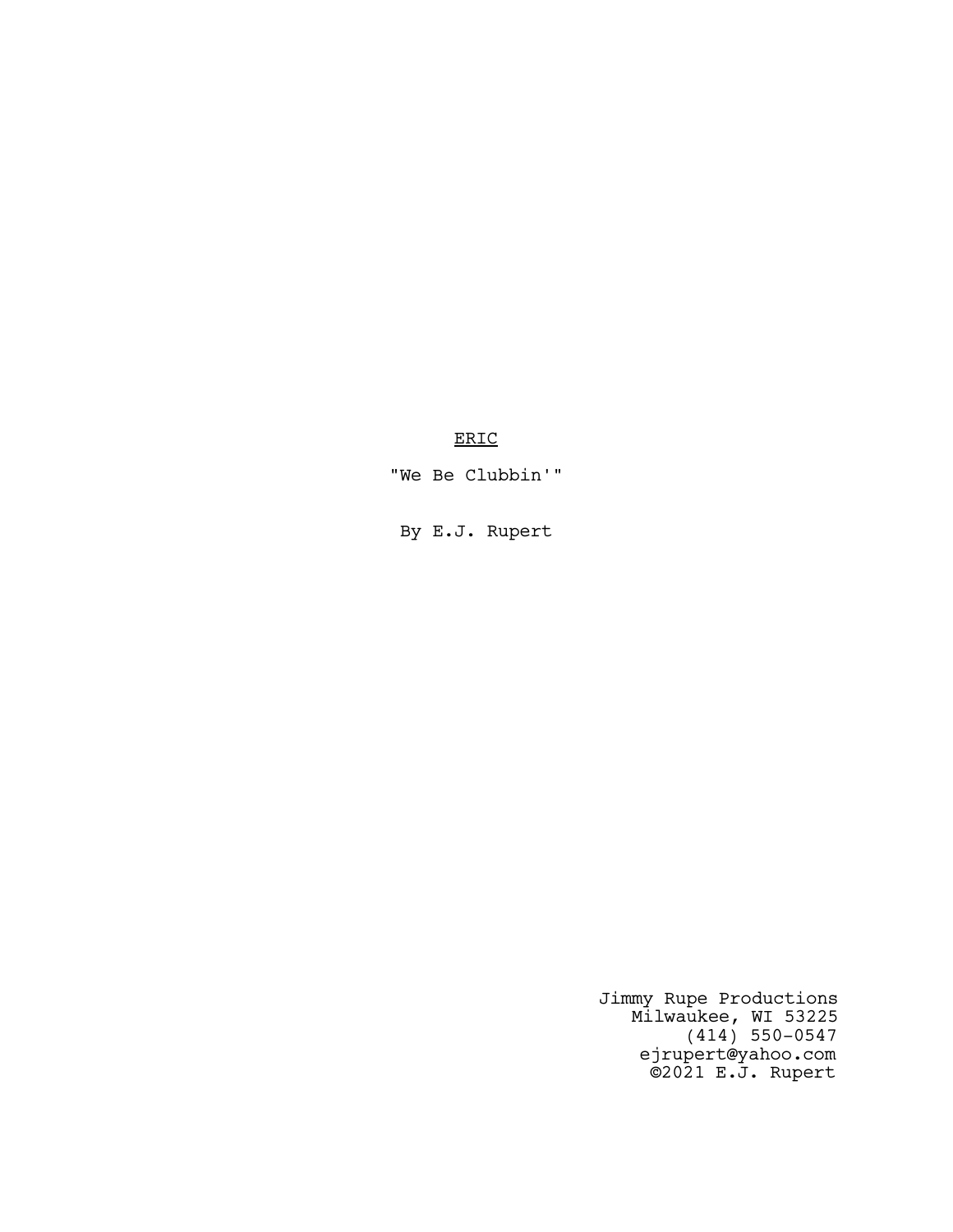INT. NELSON HOUSE - LIVING ROOM - DAY

ERIC, 14, and his brother, BILLY, 18, sit and watch TV. Across the way are DIMMEY and CONNIE, both 14, who are making out.

> DIMMEY I love you so much, baby.

CONNIE I love you too, baby.

BILLY Oh, get a room!

DIMMEY

We're in a room!

ERIC But not in our house!

Eric signals an exit move with his hands.

CONNIE Okay. I'll see you guys later.

Connie walks out of the door.

# DIMMEY

(calling out to Connie) Hold on, sweetie, I'll walk you home! (to the others, in sotto voce) Man, I can't stand her.

ERIC Did I miss something?

# BILLY

(pointing to the TV) Guys, I'm missing something now.

## DIMMEY

I like her and all, but she's too clingy. I'm breaking up with her tomorrow. See ya.

He exits the house.

# ERIC

Yeah, right.

RON, 18, enters the living room from the kitchen with a tray of food. He dons a white tee and black sweatpants.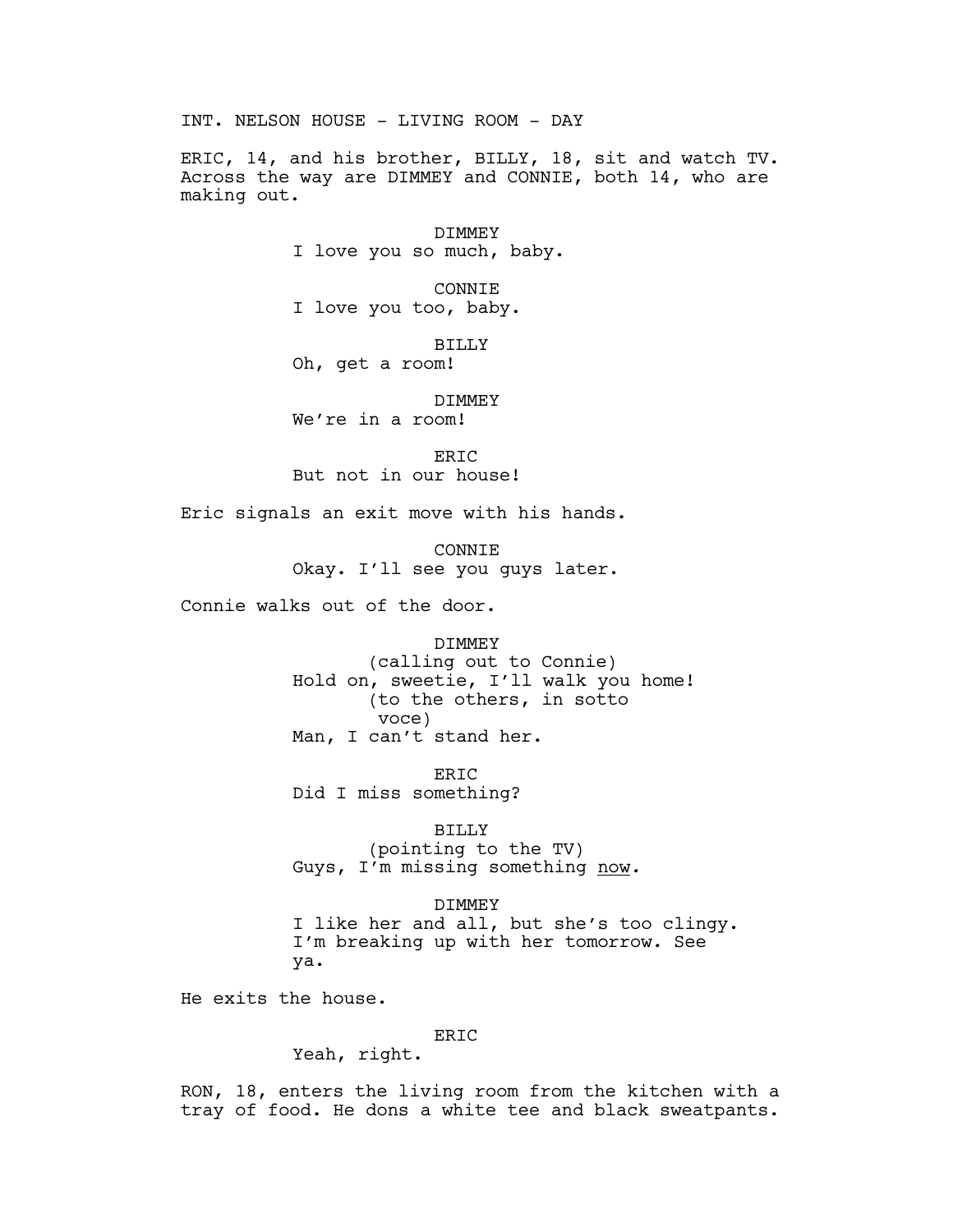After he places the food down in front of the boys, he stands at attention.

> RON Here is your food, sons of Big Brother Second Nature, sir.

#### BILLY

Thanks, Ron!

Eric and Billy's stepfather, MATT, enters from upstairs.

MATT (to his sons) Hey, is the little rodent giving ya'll trouble?

ERIC No, he's alright.

RON Permission to break line, Big Brother Second Nature, sir?

**MATT** You're the only person in line, Number 1! But okay, just for a minute. At ease.

RON Sir, thank you, sir!

Ron stands at ease.

MATT

Why are you the only one in line, anyway? I didn't know my fraternity still did solo lines.

RON I have no idea, sir--I mean, Mr. James.

ERIC

I heard about those pledging stories. Maybe some people don't wanna go through all that.

BILLY Oh, come on, Eric, it's just a mind game. It's no different from the military.

MATT

Oh really? Well, I've done both, and they're not as easy as they seem!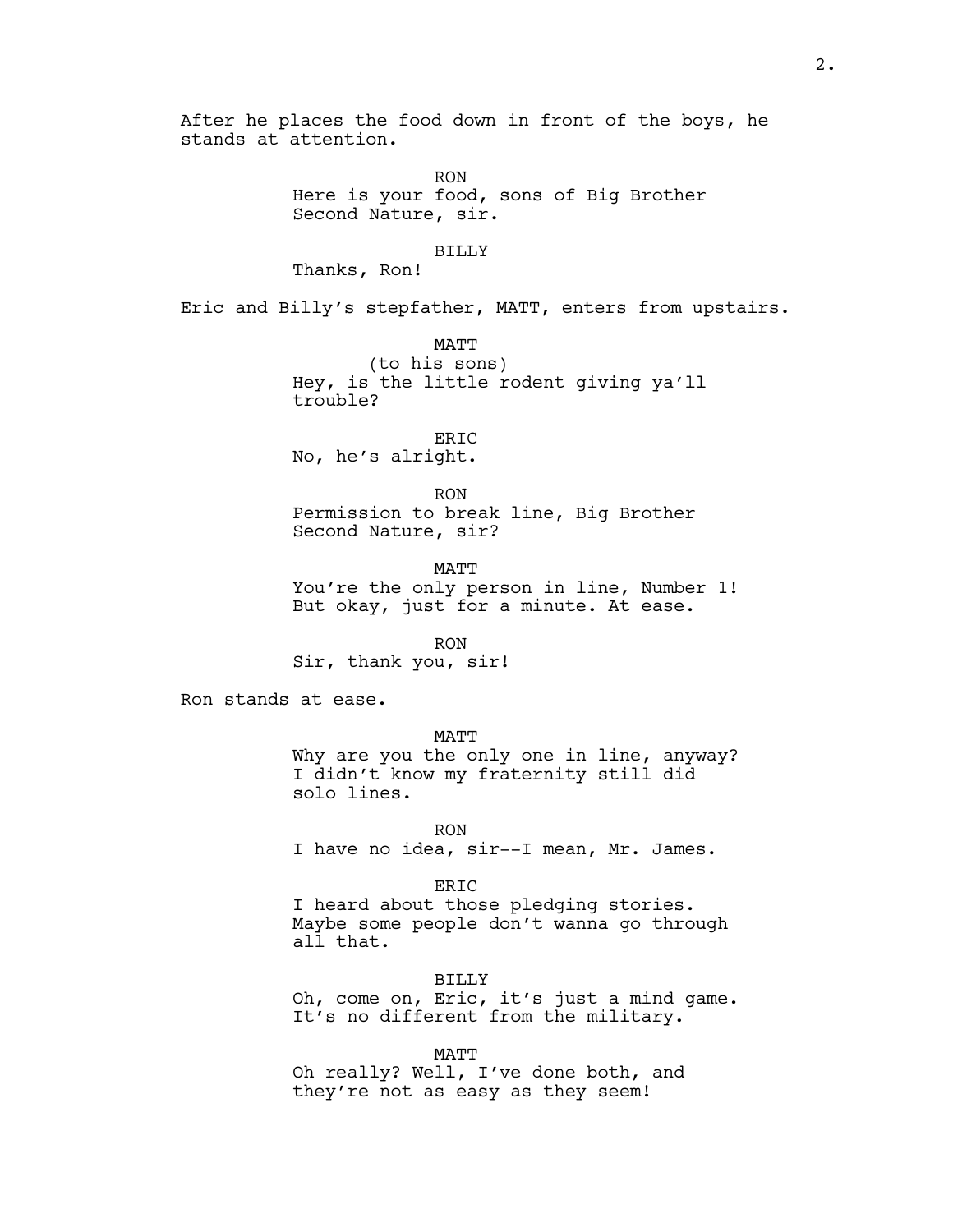RON Hey, Bill, why don't we do this together? It's not too late to get you aboard!

BILLY Eh, I don't know.

ERIC If it's just a mind game, it shouldn't be that hard, right, Mr. College Man?

BILLY Let me think about it.

Ron sits down.

ERIC So, Ron, can I get some more of those pretzels?

RON

Shut up, Eric.

ERIC You can't talk to the son of Big Brother Second Nature like that! (to Matt and Billy) Right?

MATT AND BILLY Shut up, Eric.

ERIC

Right.

INT. CONNIE'S HOUSE - LIVING ROOM - DAY - LATER

Connie's pig, FRANKFURT, lies on the couch and looks at a magazine. The front cover has a female pig wearing a swimsuit.

INSERT - FRONT COVER, which reads:

"PIGHOUSE"

BACK TO SCENE

Connie enters the house. Frankfurt quickly stuffs the magazine underneath the couch cushion.

> FRANKFORT Hey, Connie! How ya doin'?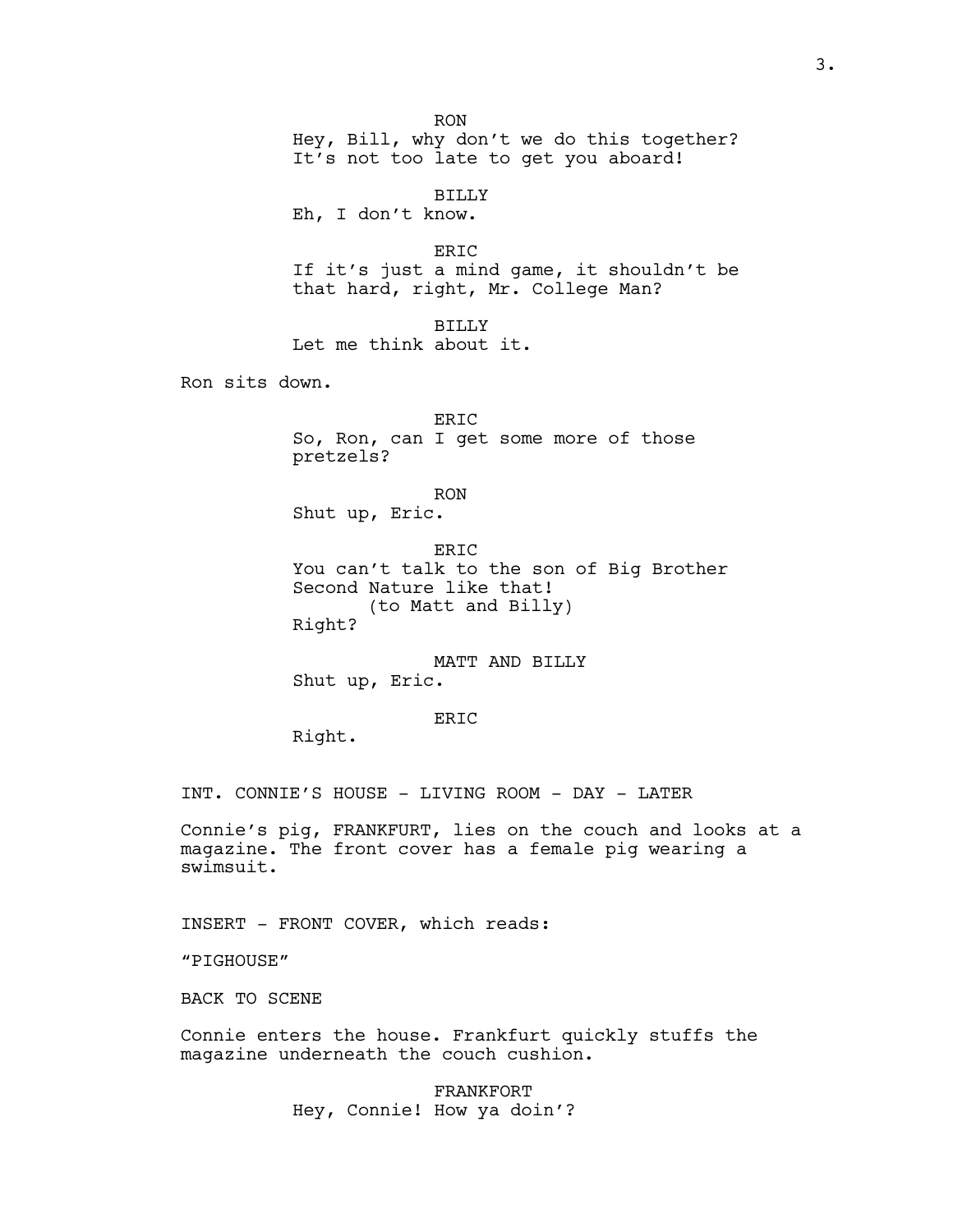# CONNIE

I already know about your pig smut, Frankfurt.

#### FRANKFURT

So, uh, did you have a good time with Dimmey?

## CONNIE

Yeah, whatever. He's sickening. I'm breaking up with him tomorrow. Wanna go to the park?

# FRANKFURT

Okay. Let's go get Winston.

Connie and Frankfurt enter Connie's room. Connie's pet snake, WINSTON, lies on her bed and talks on the cell phone held up by his tail.

> WINSTON Yes. Yes. Yes. Yes. Yes. Yes. Goodbye.

Winston hangs up the phone.

CONNIE Riveting conversation there.

WINSTON Just talking to my mom. She's short on words.

FRANKFURT Let's go to the park.

WINSTON Okay, as long as we're back by 7:37.

# CONNIE

7:37?

#### WINSTON

I'm expecting a call. I do have other friends besides you guys.

FRANKFURT

No you don't!

#### WINSTON

Let's just go.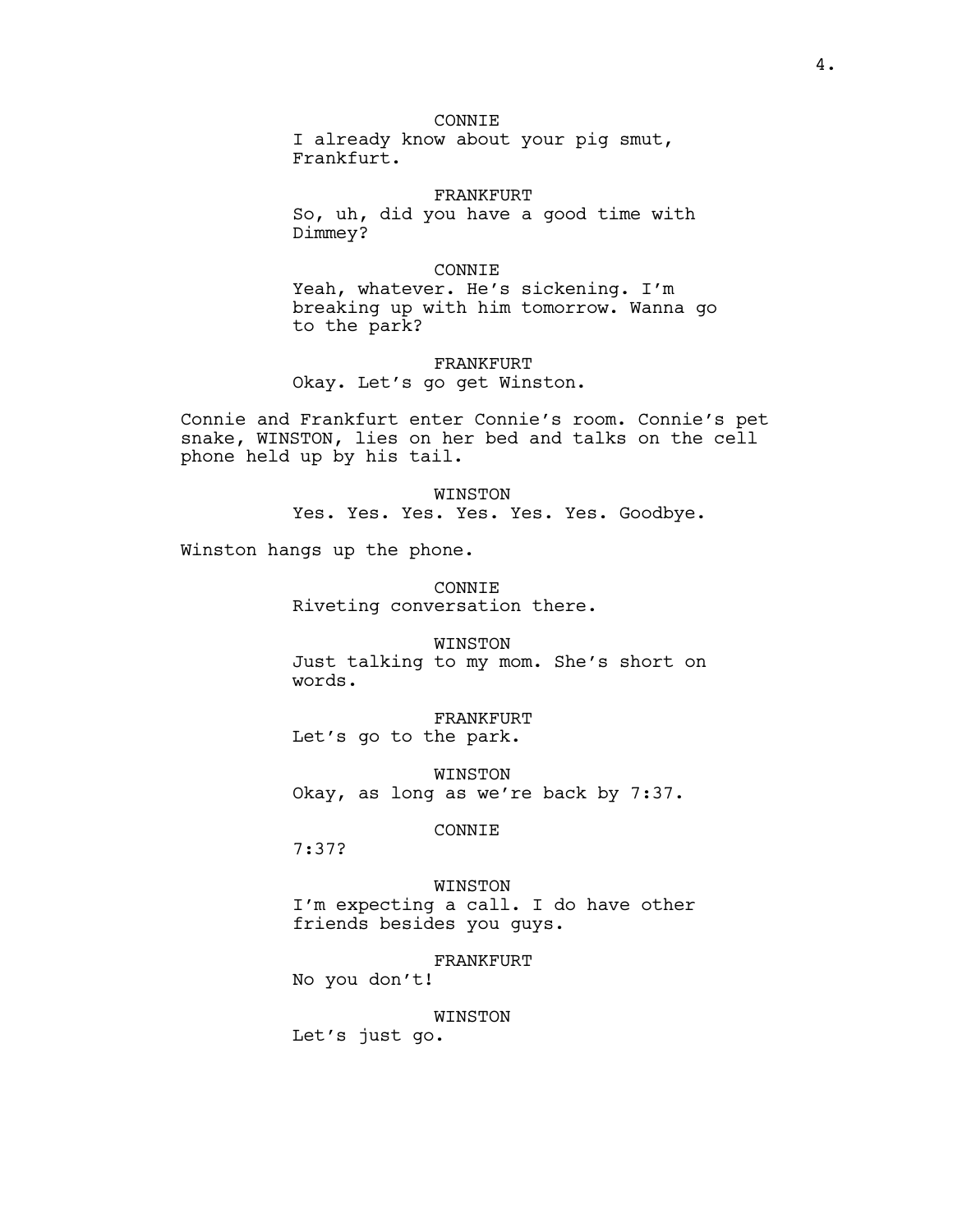INT. NELSON HOUSE - KITCHEN - EVENING

Matt talks to Billy on his laptop. Billy wears a white tee and black sweatpants. He stands at attention.

MATT

So have you learned a lot today, Rodent?

BILLY

Yes, Big Brother Second Nature, sir.

MATT

Alright, go to bed, and you better call me tomorrow morning, or it's your butt! Now get!

BILLY

Good night, Big Brother Second Nature, sir!

Matt closes the laptop. CYNTHIA, the maid, approaches him.

CYNTHIA

Well, there goes the Father of the Year.

MATT

Oh, it's all in good fun.

CYNTHIA

I know. I remember my sorority days and pledging new girls. Sometimes, the problem was having to compete with the other sororities to get them.

MATT

What do you mean?

### CYNTHIA

Well, as you may know, you have your wellmannered ones, like the one I was in, Phi Phi Xi. Then you had the stuck-up ones like, what was the name, uh, Theta Theta Pi.

RHONDA, Matt's wife, walks in the kitchen behind Cynthia.

MATT

Uh, Cynthia...

CYNTHIA (laughing) And they always had their noses stuck up. (MORE)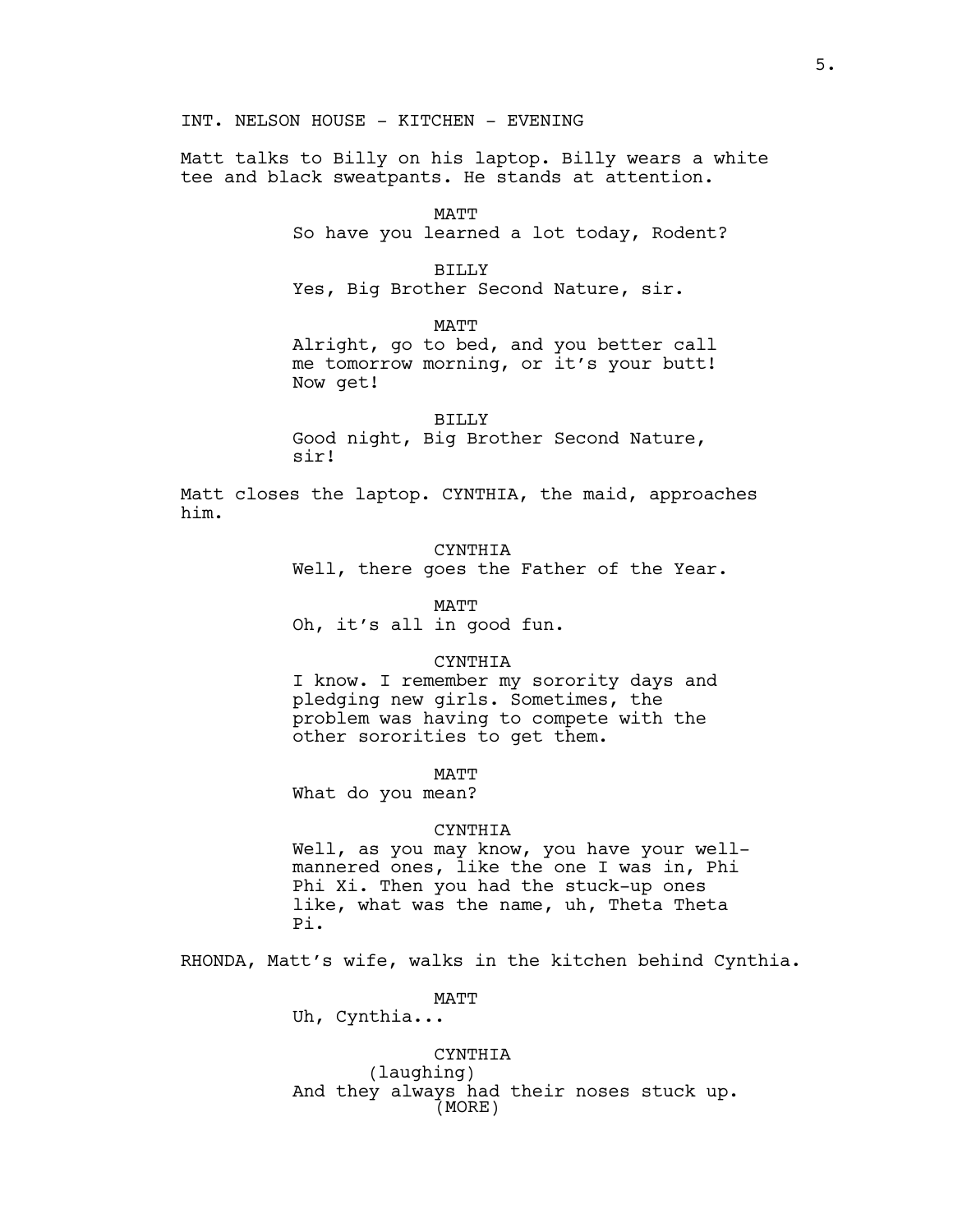Cynthia looks up in the air and rhythmically strolls around. She notices Rhonda, who gives her an evil smirk.

# RHONDA

That's old. Our new stroll is called the "You're Fired" stroll.

### CYNTHIA

(giggles nervously) Just kidding, Mrs. Nelson-James.

### RHONDA

It's alright. We Thetas are used to being misunderstood. That's because so many wanna be us.

#### CYNTHIA

Yeah, well, when I was in school, girls were knocking down our doors to be a Phi. We were cool!

# RHONDA

(chuckles) Well, I quess being cool will help you be down with your friends, but when you're sophisticated like us, it opens more doors.

# CYNTHIA

(chuckles) Opens more doors to restaurants! At my school, your girls knew their way around a buffet! They were known as "Bake-a Bakea Pie"!

# RHONDA

(steps up to Cynthia) Oh, that's a new one! For a NEW sorority! I think Eric is older than you guys!

### CYNTHIA

No, we're not as OLD as you guys. Tell me, did you know your founders personally?

Matt gives a quick chuckle. The ladies look at him. Matt clears his throat, stands, and gets in between them.

MATT

Uh, I mean, girls, break it up! Back to your corners!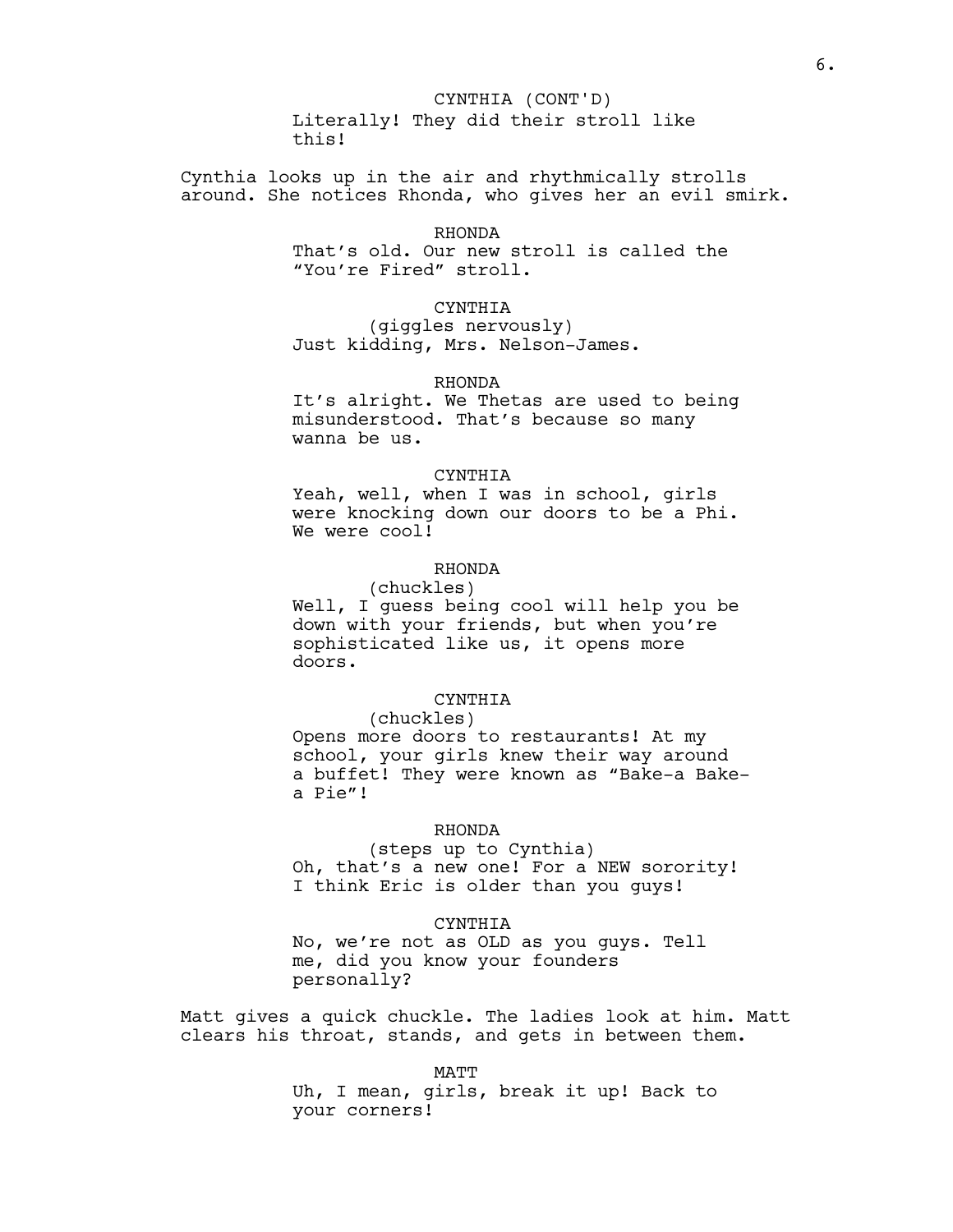RHONDA

Uh, sorry, I got carried away.

CYNTHIA Me too. I'm just passionate about my sisters, like you are. I'll see you two tomorrow.

Cynthia exits out the kitchen door.

RHONDA Oooh, I'm a little heated. Come on, Matty, let's go upstairs.

Rhonda leaves the kitchen.

MATT What? Why now?

He pauses.

MATT (CONT'D) Why am I asking?!

He runs to follow her.

INT. COLLEGE CLASSROOM - LATER

Billy and Ron wear the same white tee and black sweatpants as before. They sit in an empty classroom.

BILLY

I can't believe it. I tried to talk to Matt earlier, but all it became was, "Sir, yes, sir" and, "Sir, no, sir!"

RON It must be rough when a son can't confide in his father.

BILLY Mmm hmm. I wanted to borrow a hundred dollars from him, but yeah.

SFX: TWO DOOR KNOCKS.

RON Come on, Bill, get up!

Ron quickly stands at attention.

BILLY What for? Let me get the door.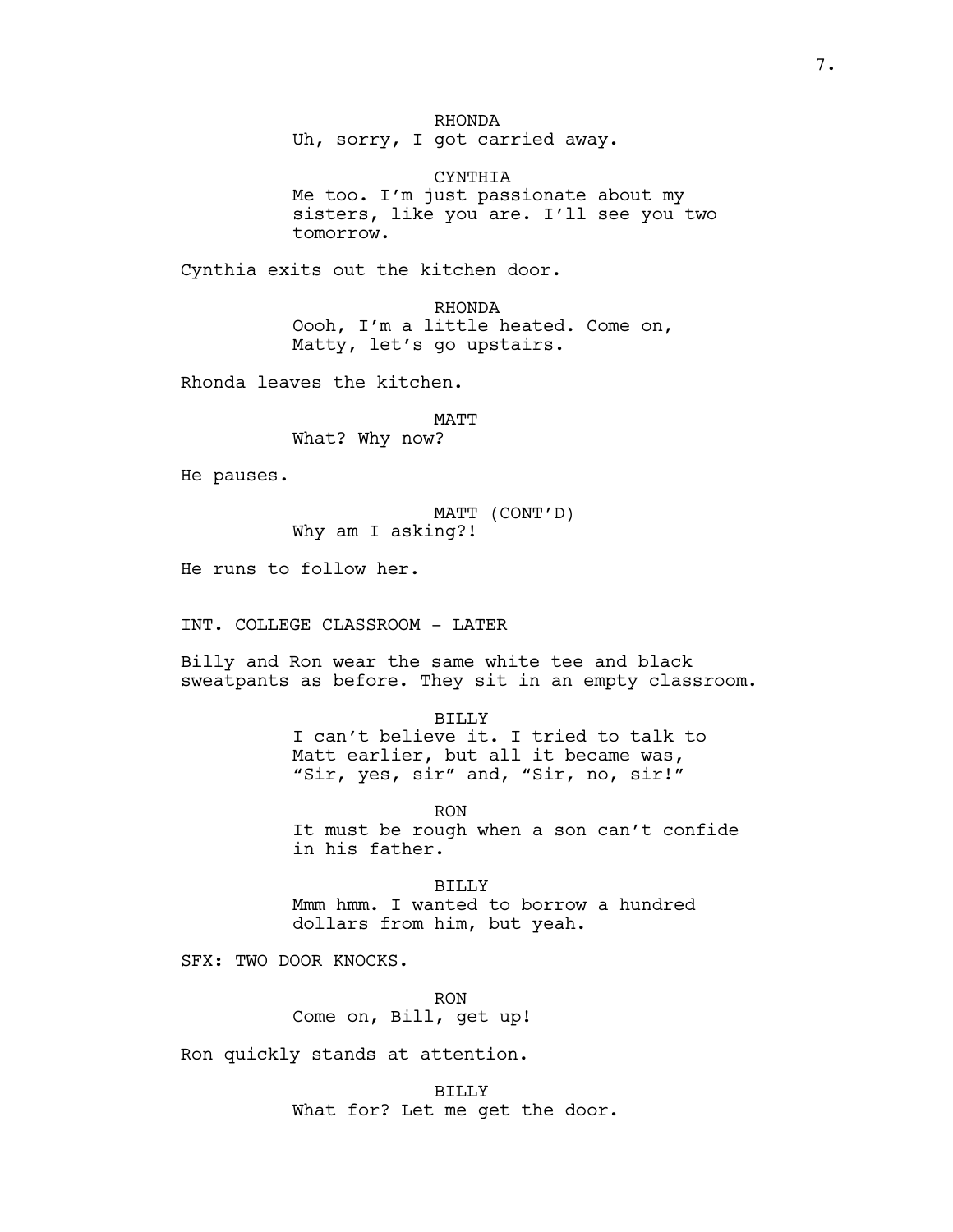Billy!

Billy opens the door. Two guys, MARTIN and FELIX, 20's, donning jackets that read, "Gamma Pi Gamma", enter.

RON

BILLY How you doin'? You must be our Big Brothers.

Billy extends his hand to them.

MARTIN What?! GET YOUR BUTT BACK IN LINE!!

BILLY (racing to the line with Ron) Sir, yes, sir!

#### MARTIN

You two Rodents greet us as Big Brothers! When we knock twice, you better already be at attention! (to Billy) Look at me when I'm talking to you!

Billy looks at Martin.

FELIX Don't look at him in the eye!

BILLY

But sir...

FELIX "Big Brother Cool Green."

BILLY Big Brother Cool Green, he...

MARTIN

"Dean Big Brother Green n' Nice."

### BILLY

Dean Big Brother Green n' Nice told me to look at him.

FELIX Listen to the Dean first.

MARTIN

And don't look me in the eye. Look in my direction.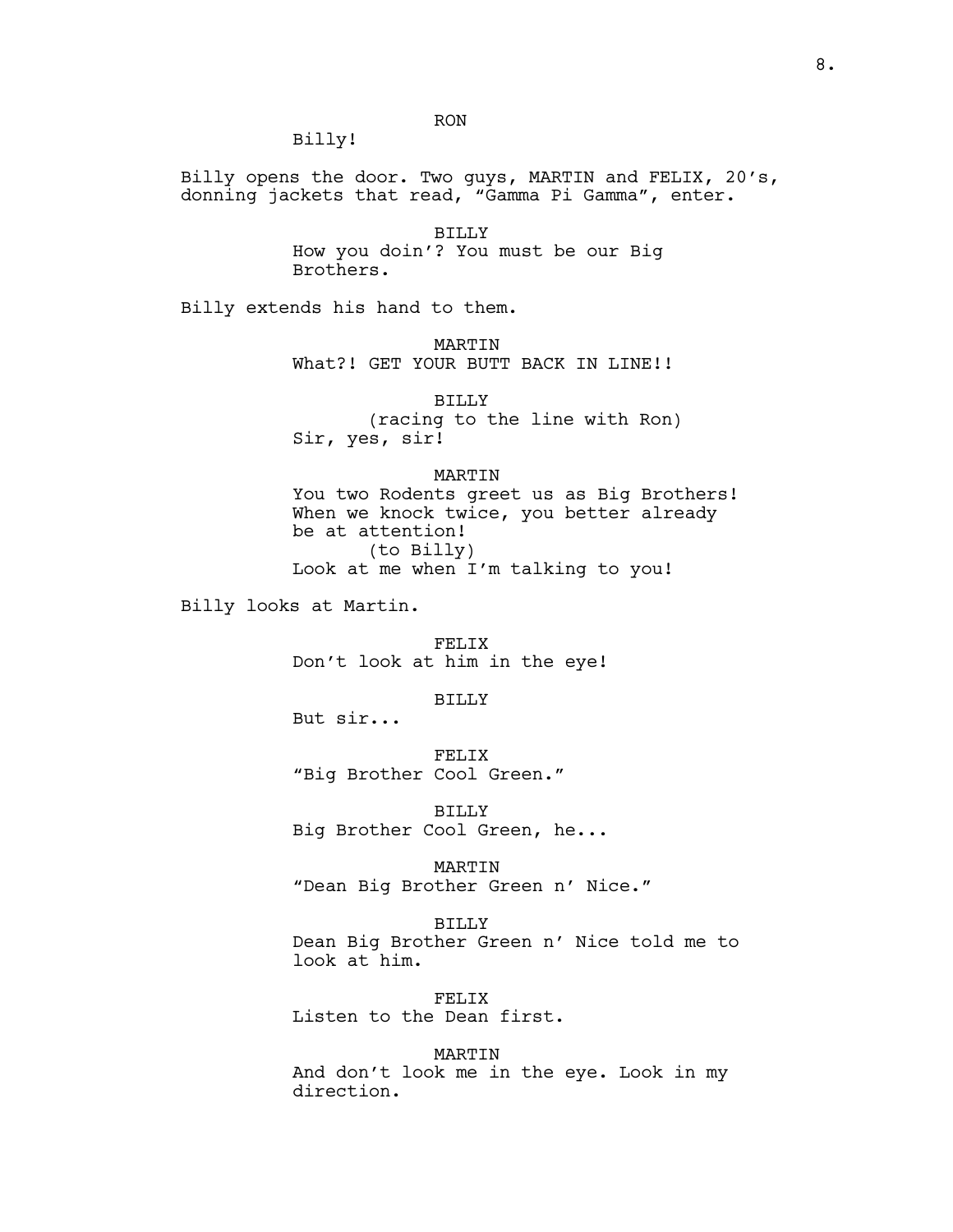BILLY

Do you have a pen and pad so I can write all of this down?

RON

Permission to kill my line brother, sir?

### MARTIN

(to Ron) No! You're his line brother, so you're supposed to stick up for him, no matter how dumb he sounds!

# BILLY

(to Ron, sotto voce) Yeah, so you need to write that down!

### MARTIN

Now, Rodents, cuz that's what you are, for your assignment this weekend, you need to go to a restaurant and knock down the wall. And I want proof that you did it, too! Now get out of here! Double time!

#### BILLY AND RON

Sir, yes, sir!

BILLY Sir, what does "double time" mean?

Martin steps up to Billy. Ron pulls Billy away, and they run out the room.

> RON Man, you're gonna get us kicked out of here!

### BILLY

Whatever, this is stupid. Where are we supposed to knock down a wall at?

RON

Hell if I know!

They stop running.

#### BILLY

Wait. I got it. We'll go back to Milwaukee. One of Eric's stupid friends has a dad who owns this diner. I'll set it all up.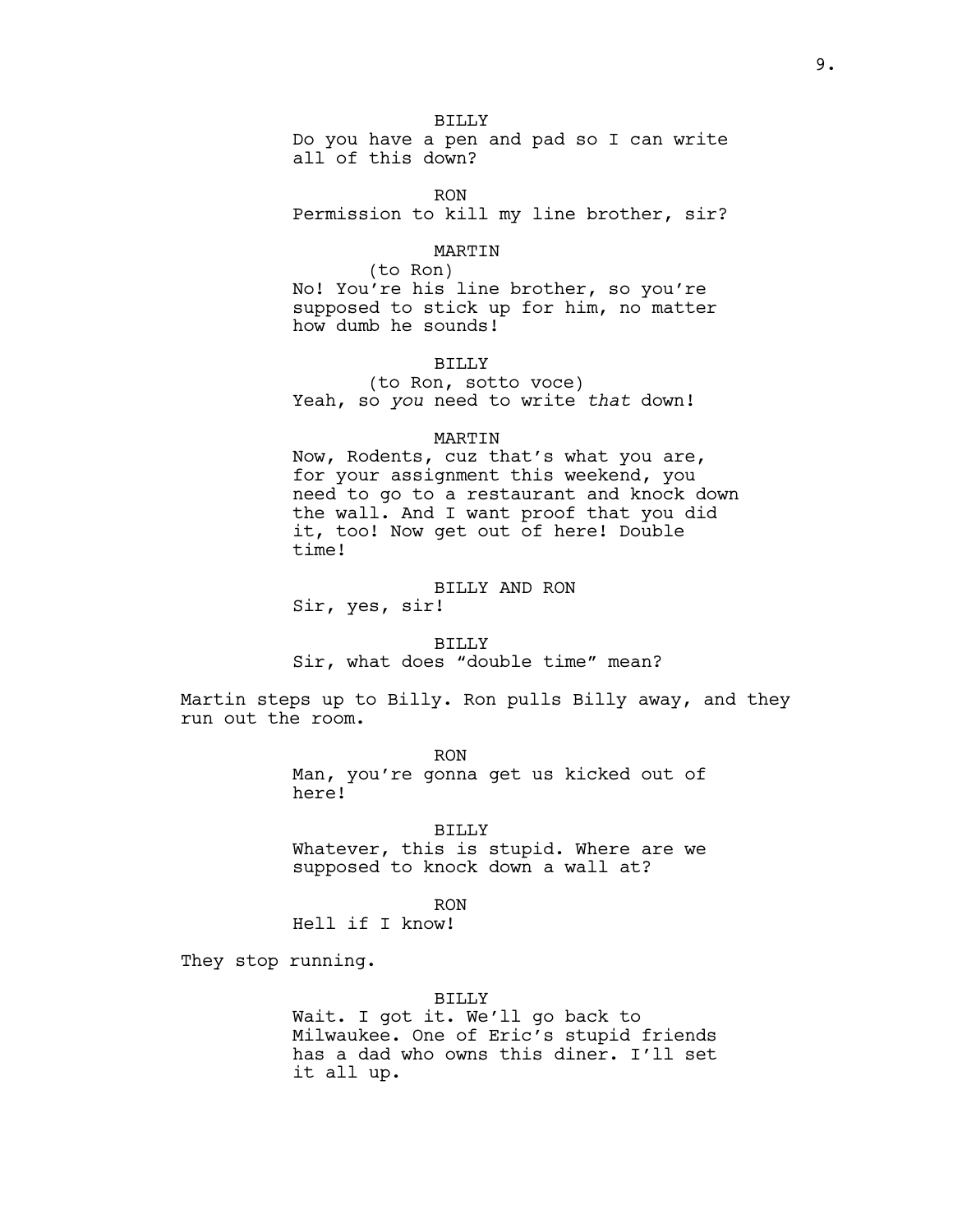RON You better. Being a Gamma Guy is my dream.

BILLY You never told me that before.

RON

Well, my father is one, and his father was one. I wanna help build the legacy.

BILLY

For me, I wanna learn how to step and get girls! Hey, maybe I should tell the Dean that to get in good with him!

RON

(sarcastically) Yeah, that'll break the ice.

INT. TIMMY'S PLACE - EVENING

The restaurant is empty except for Eric and TIMMY, the owner.

> ERIC Thanks again, Timmy, I'll finish doing the tables for you and lock up.

TIMMY I hope so. Can't have this place ruined. People love my burgers!

ERIC Yeah, okay. Good night.

Timmy goes upstairs to his home. Eric runs toward the back door. He opens it and stands behind it.

CU BILLY AND RON ENTERING.

RON I don't know about this, Billy. And where is your brother?

BILLY He's around here somewhere.

SFX: DOOR SHUTS OFF SCREEN.

Billy and Ron turn around. They both simultaneously nod their heads down to see Eric.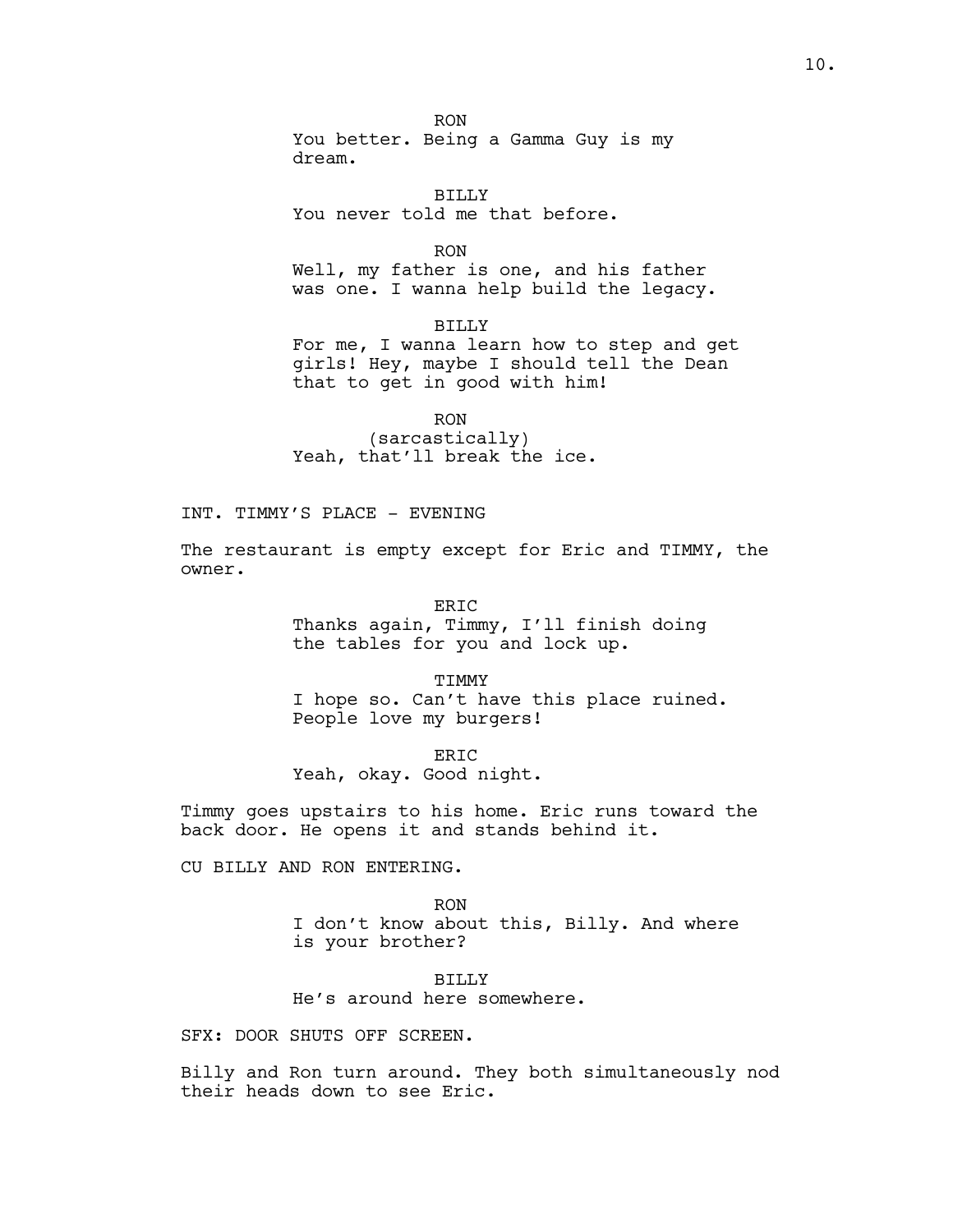ZOOM OUT TO REVEAL ERIC.

ER<sub>TC</sub> All right, Billy, do what ya'll need to do, and lock up!

BILLY Okay, we will! Go home.

Eric leaves through the back door.

BILLY (CONT'D) All right, Ron, get out the mallet.

RON (digging through his bag and handing Billy a mallet) Bill...

### BILLY

Quit worryin'. We'll just hammer off a piece of this wall here, and then move this chair over it to cover it up. Then we'll give it to the Dean. Then I'll patch it back up when I come back here. Timmy will never know!

Billy hammers pieces of the wall off.

BILLY (CONT'D) Now put the stuff in the bag.

Ron grabs the pieces of the wall and puts it and the mallet in the bag.

SFX: FRONT DOOR OPENING OFF SCREEN.

RON What's that? I thought you said the diner was closed.

#### BILLY

It is!

GRETCHEN "GRETCH" JACKSON, 20's, wearing ragged clothes, and her brother, JACOB JACKSON, teens, also wearing ragged clothes, enter slowly.

> GRETCH You guys still open?

BILLY Uh, no, we're just, uh, doing inventory. One broken wall, check.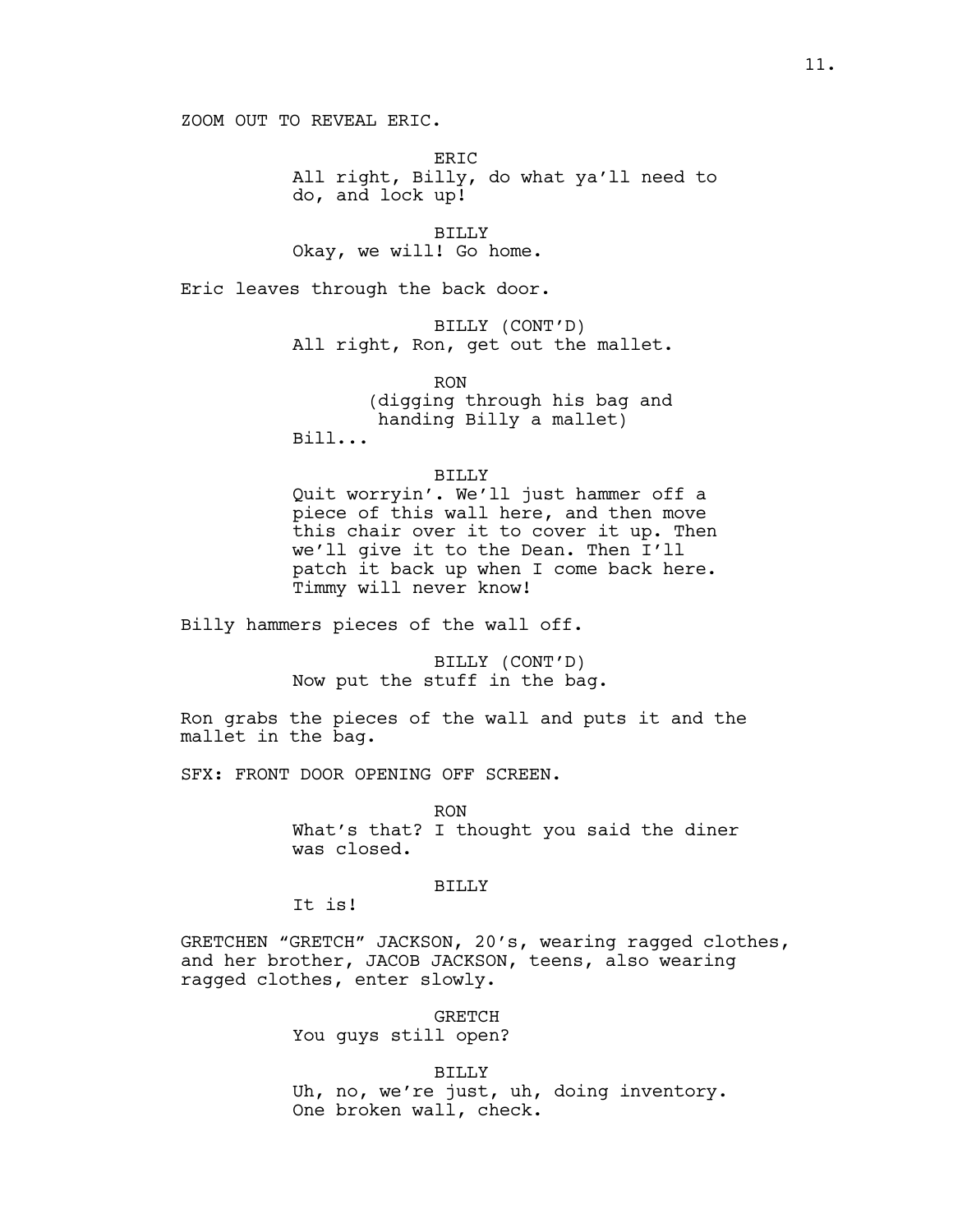(holding up a gun) Well, inventory this! Give me all your money!

# RON

Aw, damn!

**JACOB** Yeah! And make me a burger!

BILLY But we don't know how to run the grill.

JACOB Then you better call someone and find out!

#### GRETCH

Uh, excuse us.

Gretch pulls Jacob aside.

GRETCH (CONT'D) If they call someone, they'll just call 911, and then we're screwed!

# JACOB

But the burger was gonna be part of our list of demands!

GRETCH Look, forget the burger!

# JACOB

Well, as long as we got the gun. Why did you bring the gun, anyway? You said no more shooting people!

#### GRETCH

It's just to make sure they give us the money! Look, Jacob, I'm broke, got bills, and I ain't tryin' to get no J-B!

# **JACOB**

You mean, a job?

GRETCH

Yeah, a job, you idiot!

### BILLY

Uh, guys, do ya'll wanna come back when the diner is open and you're more organized?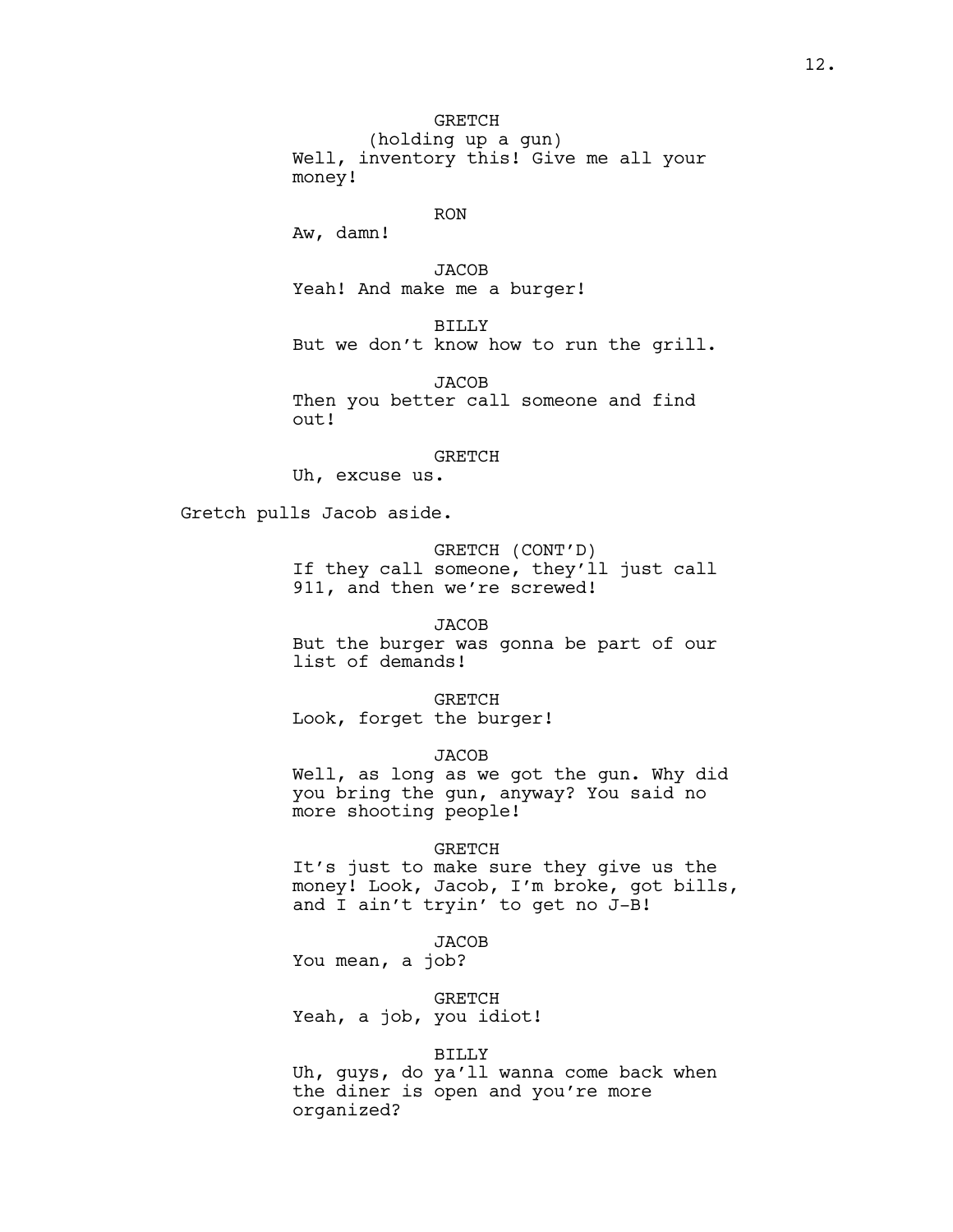GRETCH (approaching Billy and Ron with the gun)

Shut up!

SFX: POLICE SIRENS FROM OFF SCREEN.

A FEMALE COP yells on a megaphone from outside.

FEMALE COP (O.S.) Gretchen Jackson, I know that's you! Come out with your hands up!

GRETCH (calling out) It's "Gretch"!

FEMALE COP (O.S.)

Whatever!

GRETCH (to Billy and Ron) Well, boys, I guess we're gonna be here a while!

BILLY (to Ron) This wasn't in the pledging pamphlet.

Ron pulls out a pamphlet. Billy looks inside it.

BILLY (CONT'D)

It is?!

EXT. OUTDOORS - SAME

Connie and Frankfurt walk up to Winston, who stands erect on his lower tail near a tree.

> FRANKFURT Uh, what's up, Winston?

# WINSTON

Hey.

Winston stares into space. Connie and Frankfurt turn around to follow his direction.

> CONNIE What are we looking at, Winston?

WINSTON Nothing. Just enjoying the nice evening.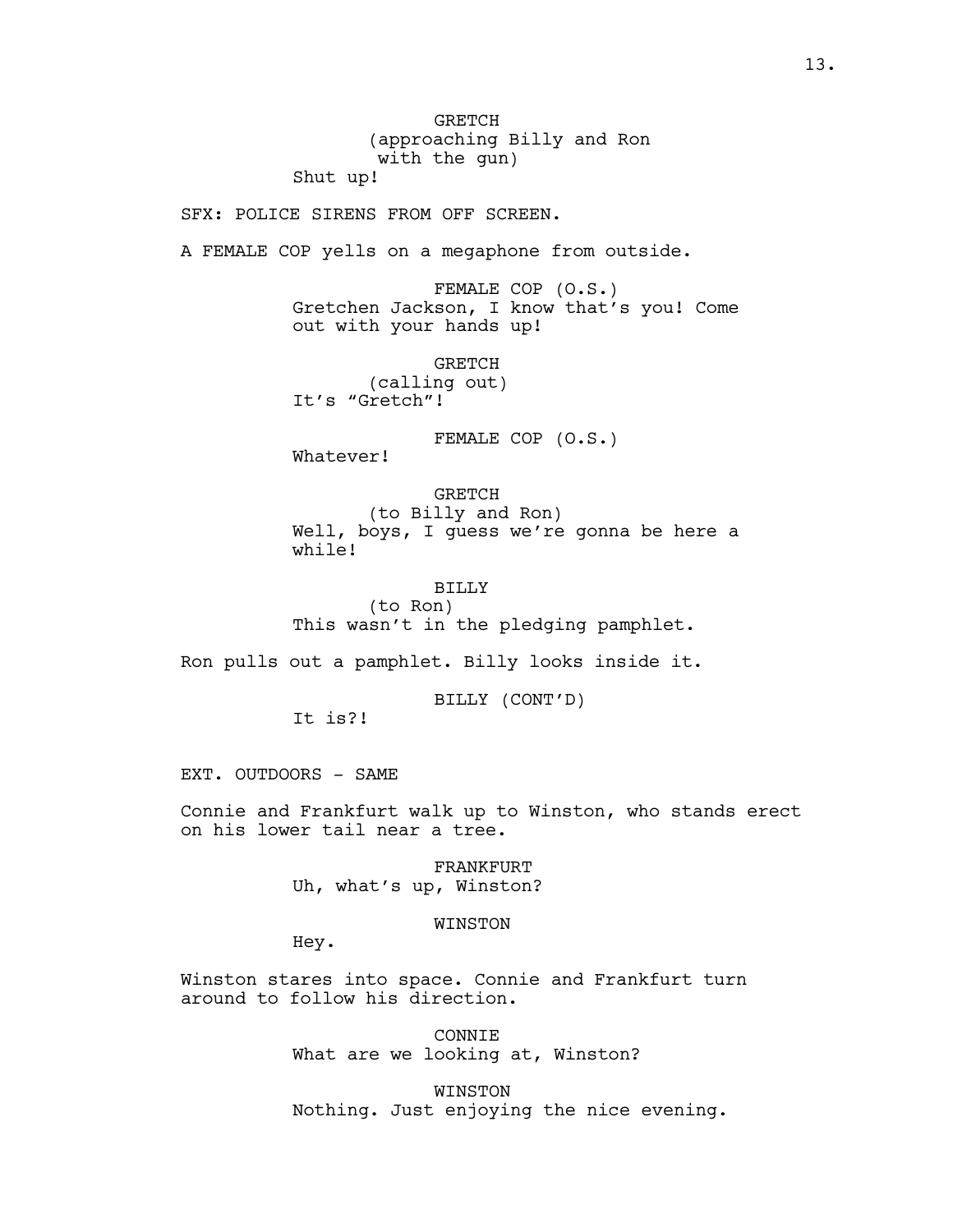# FRANKFURT

Your posture is looking very straightened.

WINSTON

Well, yeah. Snakes can't always crawl around. We'll cramp up if we don't stretch.

#### CONNIE

Well, if you're done, we're about to go eat. Wanna come with?

WINSTON NO!! Uh, I mean, no thanks. I already ate. I'll see you guys later.

### CONNIE

Okay.

Connie and Frankfurt walk away.

CONNIE (CONT'D) Something very strange is going on with Winston. Oh, quiet, here comes Dimmey.

Dimmey walks up to Connie, who holds Frankfurt, now assuming the form of a stuffed pig, in her arms.

> DIMMEY Connie, honey, what's up?

CONNIE What do you mean, pumpkin?

DIMMEY

I thought I heard you saying there's something wrong with your pet snake to your stuffed pig.

CONNIE

No. Now what did you want to talk to me about?

DIMMEY

Oh, nothing. Just how much I love you!

CONNIE

Really? Because I heard at school that you were trying to break up with me!

DIMMEY So you listen to rumors now?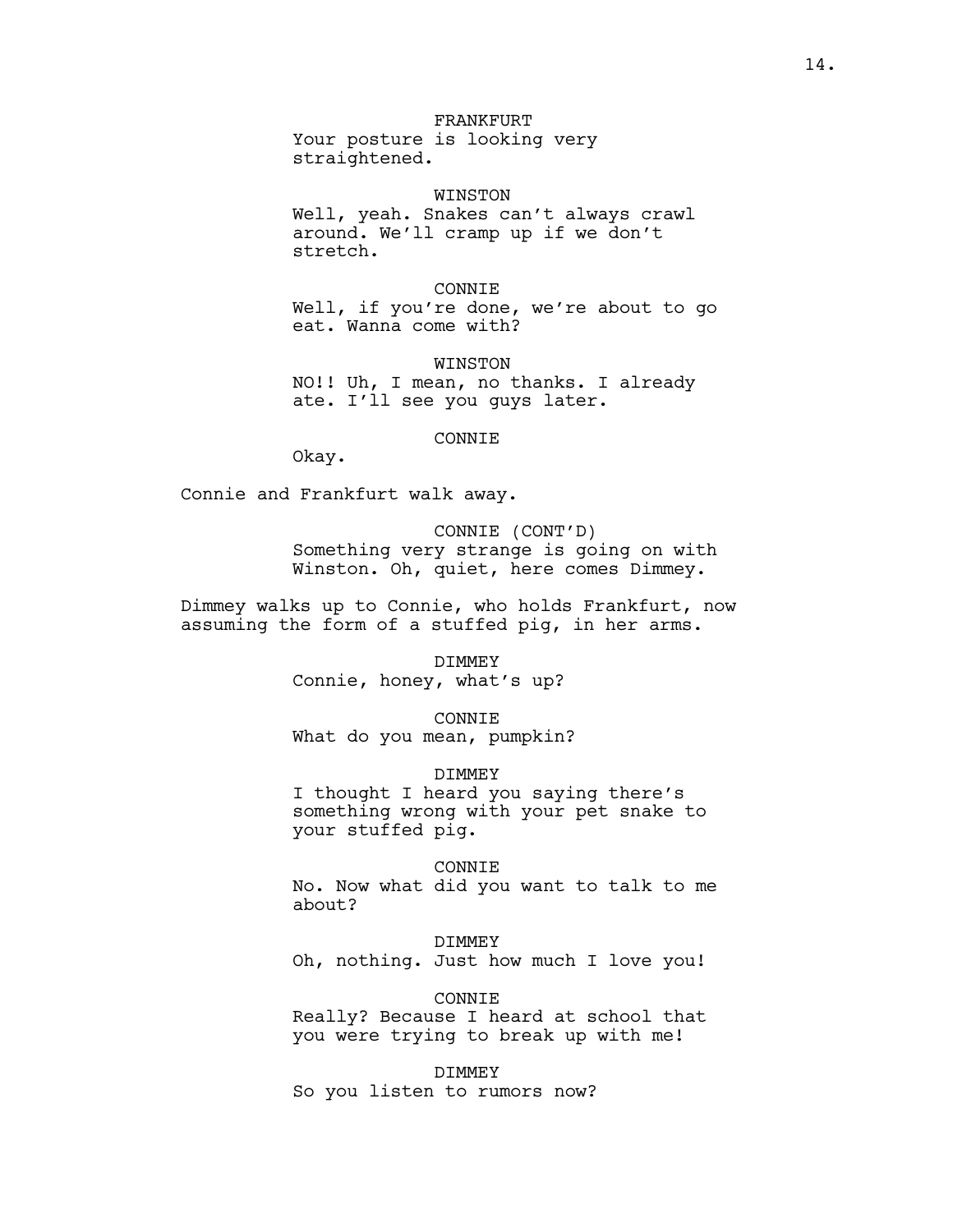**CONNIE** No, I guess not. Forget it. Let's go to your dad's and get a bite.

DIMMEY His diner's always closed around this time, remember?

CONNIE Oh, well, I walked past there, and I thought I saw the lights on.

INT. TIMMY'S PLACE - LATER

Billy and Ron sit in one area of the restaurant, while Gretch and Jacob sit across from them.

> BILLY All this to pledge a stupid fraternity!

RON Hey, don't talk about our future Brothers that way!

GRETCH (approaching them with her gun) If you two don't shut up, I'll make you shut up!

BILLY (getting in Gretch's face) Oh yeah?

Gretch waves the gun in Billy's face.

BILLY (CONT'D)

Oh yeah.

Billy sits back down with Ron.

RON It's too crazy up here. I wanna go back home to Chicago where it's safe.

BILLY Well, it was your idea to pledge!

RON

And it was your idea to come here! Now because of these guys, we probably won't get in!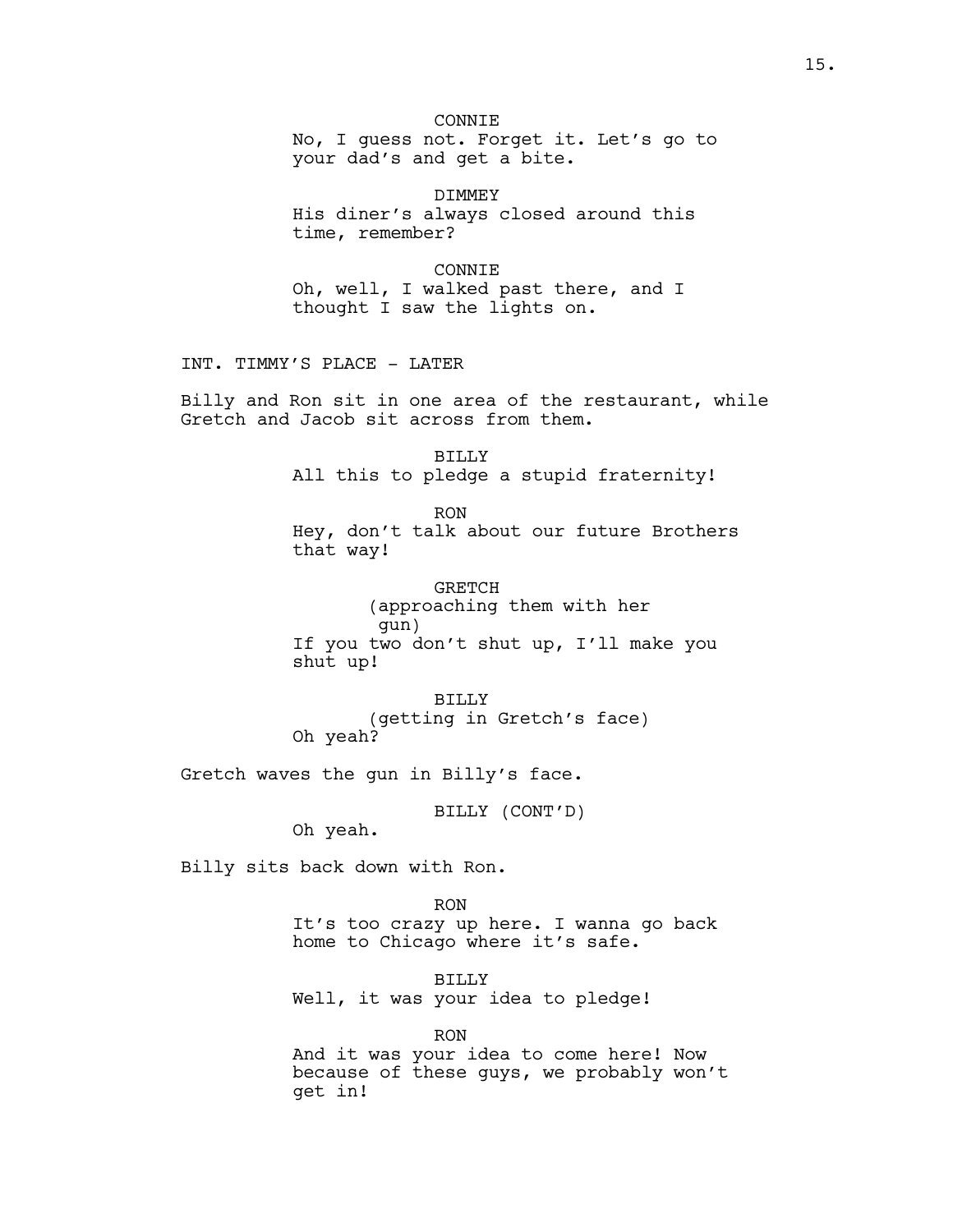**GRETCH** Hey, we were already coming here. You can't blame us for you pledging!

**JACOB** Yeah, we didn't put a gun to your head!

Gretch nudges him to shut him up.

OFFICER TOWNSEND, the female cop, who is short and chubby, slowly walks into the diner.

> OFFICER TOWNSEND All right, Gretchen! Drop the weapon!

**JACOB** Hey, Officer Townsend, we were just passing through.

### GRETCH

(dropping her gun) Yeah, my little brother is doing a report on famous diners in Milwaukee, but it looks like this one is closed.

### OFFICER TOWNSEND

Save it! (to Billy and Ron) And what are you two doing here?

#### BILLY

We're pledging, ma'am. We have to do this assignment.

RON Yeah, please don't arrest us!

OFFICER TOWNSEND And here I thought the restaurant was open. I could sure go for a burger.

Gretch and Jacob exit the diner.

OFFICER TOWNSEND (CONT'D) Hey, they're getting away! Come back here!!

Officer Townsend stands still. She then turns back to the men.

> OFFICER TOWNSEND (CONT'D) Well, you guys better head home.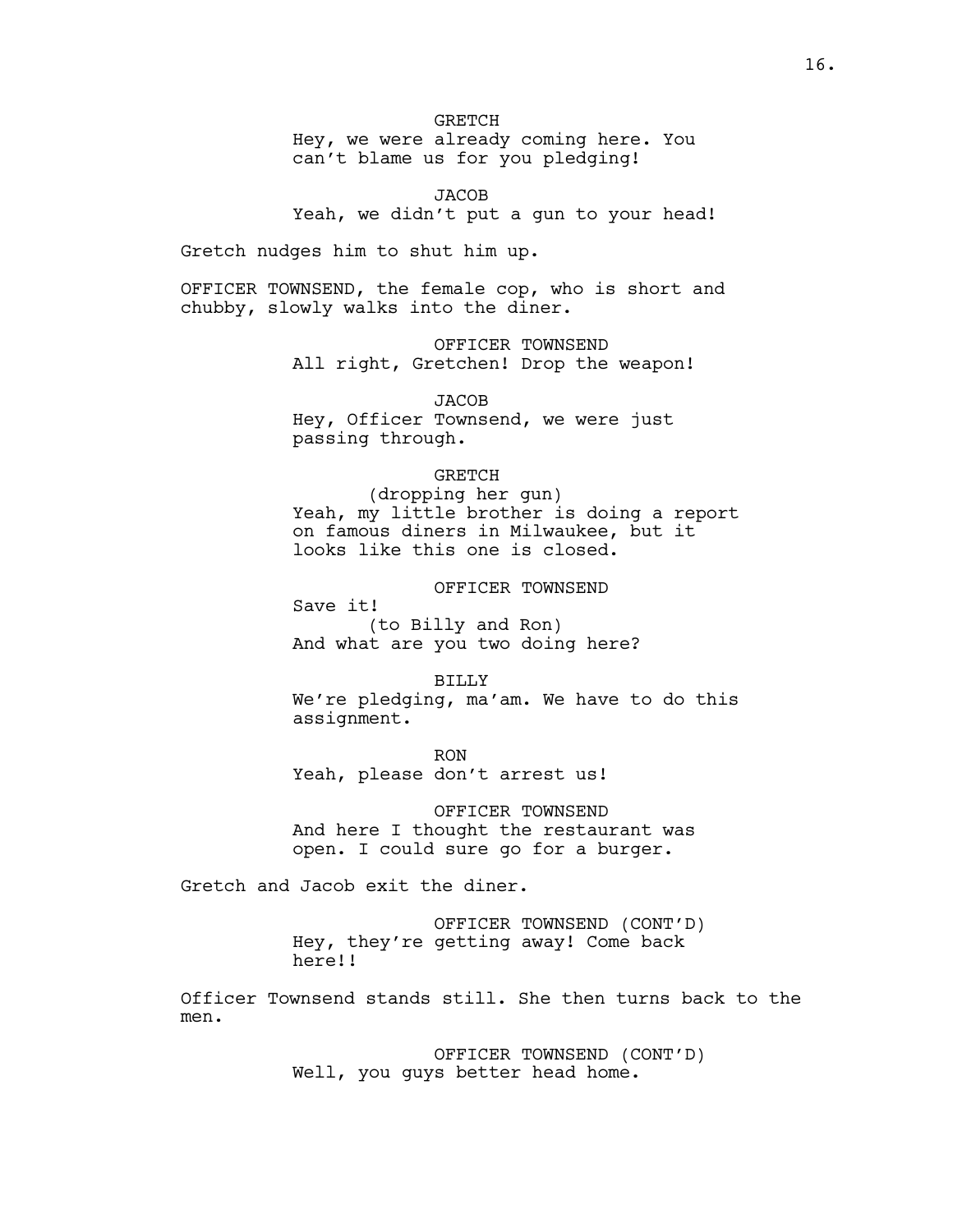BILLY Thanks, Officer.

OFFICER TOWNSEND Well, I remember when I pledged. Hell Week sure was hell! I got stories for days! Oops, my blood sugar's getting low.

She pulls out a candy bar and eats it.

RON Theta Theta Pi?

OFFICER TOWNSEND Yeah, how'd you know? Close up, guys.

She exits.

INT. COLLEGE CLASSROOM - DAYS LATER

Billy and Ron stand at attention. Martin and Felix sit.

MARTIN So, I understand you Rodents have a gift for me.

Ron nudges Billy.

BILLY AND RON (boldly, in unison) Yes, Dean Big Brother Green n' Nice, sir!

MARTIN

Let's see it.

BILLY (loudly) Permission to break line, sir?

#### MARTIN

Go on.

BILLY (to Ron, sotto voce) I'm getting the hang of this, huh?

RON

Shhh!

Billy runs to a bag sitting on an empty desk, gives it to Martin, and runs back in line with Ron.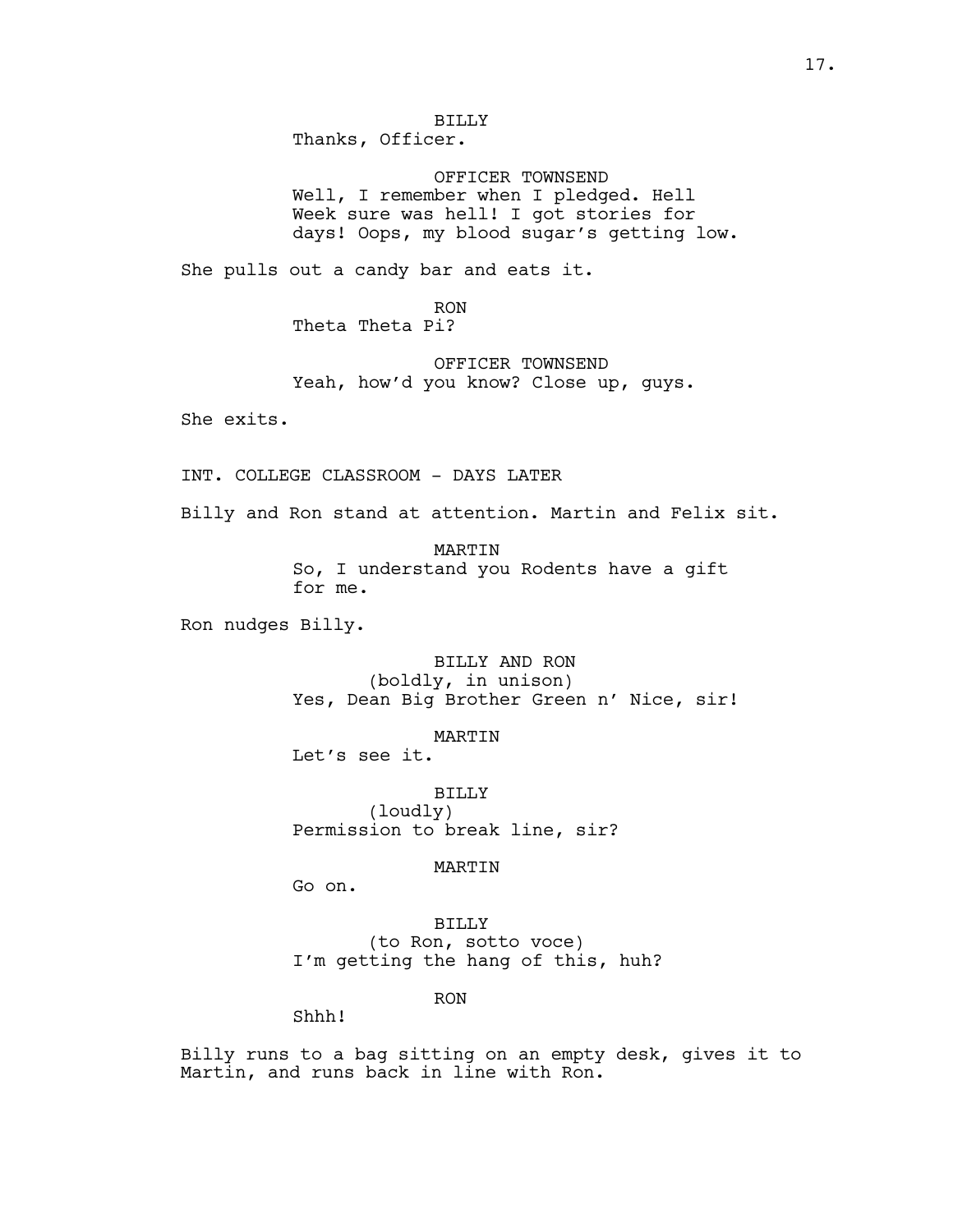MARTIN (grabbing the debris from the bag)

What the hell is this?

# BILLY

Sir, it is from the wall of Timmy's Place in Milwaukee, sir!

RON

Sir, you wanted us to go there and knock down the wall, sir!

BILLY

Sir, we went in after hours and almost got robbed, killed, and arrested, but we did it for you, sir!

#### MARTIN

Are you crazy? This ain't what I meant at all! Brother Cool Green, show these idiots what we meant!

Felix walks over to a wall. He knocks once, then lowers his hand, knocks again, then lowers his hand and knocks once more.

# FELIX

And then record that on your phone! You have to use your head, Rodents! Think outside the box!

#### MARTIN

I can't believe it! We're gonna get kicked out of school! What am I gonna do now? And who told you to leave the campus, anyway? Not your Dean, I know that!

Martin holds his head, lets out a growl, and hurries out of the room.

> FELIX That's enough for tonight, guys.

Felix shakes his head and exits out the room.

BILLY Man, we risked our lives for them, and they don't even care!

RON Bill, they have a point.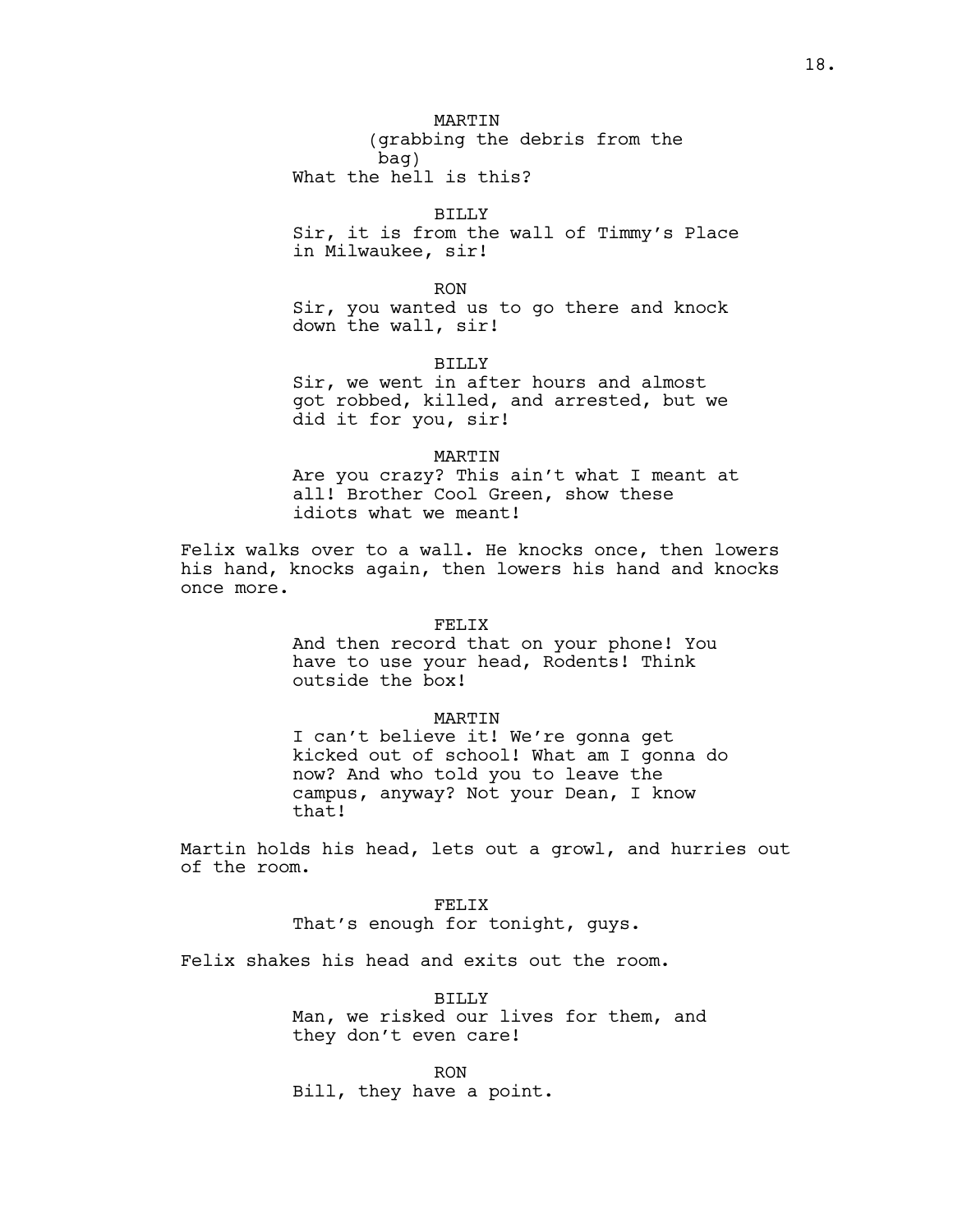BILLY What you talkin' bout? They just wanna make us do these stupid things and don't even care about the outcome!

RON But remember what you said about mind games?

BILLY Well, I'm sick of playing games.

RON Look, maybe they're right. We have to use our heads.

BILLY Okay, I will, starting now. I'm out!

RON What? You can't quit! We could go over any day now!

BILLY Aw, they don't care about us! And if you were my friend, you would quit with me!

LONG PAUSE.

BILLY (CONT'D) Well, I see where you stand.

Billy takes the bag and exits.

SECONDS PASS.

Billy reenters the room.

BILLY (CONT'D) You're my ride.

RON And your roommate.

BILLY

Shut up.

They both exit the room.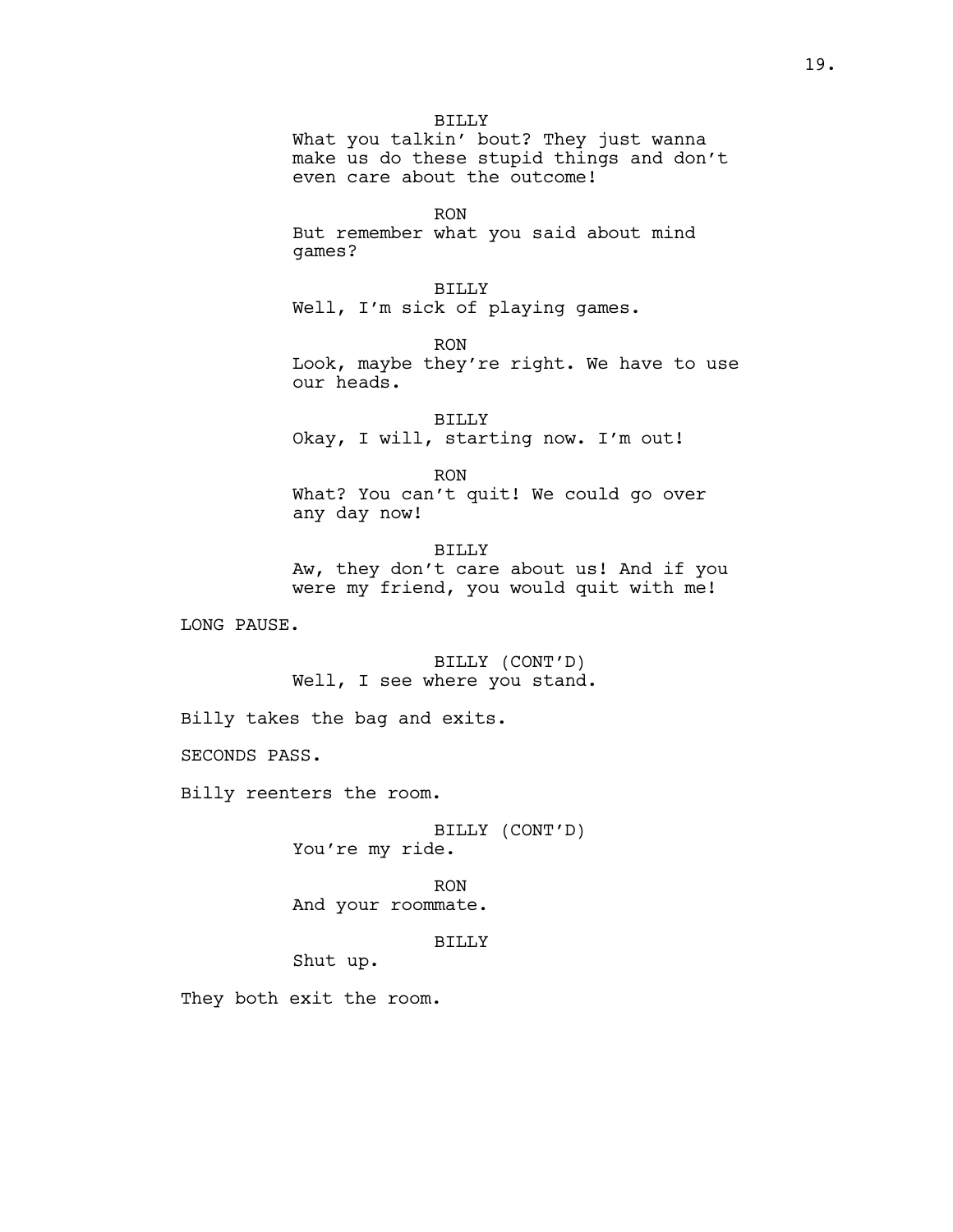INT. NELSON HOUSE - LIVING ROOM - DAY

Matt sits and watches TV. Cynthia dusts around him. Rhonda walks downstairs wearing her sorority paraphernalia and holding a box.

### MATT

Hey, look at you!

### RHONDA

The undergrad chapter is having a fair down at the school, and I told them that I would help them out.

#### CYNTHIA

Oh really? I haven't heard about it.

# RHONDA

It's been the talk around town, Cynthia. I'm sure your "cool" sorority heard something about it.

MATT

(to Rhonda) Be the bigger person, dear.

CYNTHIA Yeah. Your sisters have no problem being that.

Rhonda starts to angrily approach Cynthia, but Matt holds her back.

**MATT** 

Uh, don't you have some more work to do, Cynthia?

#### CYNTHIA

Yes. I'll get your coffee to go, Mrs. Nelson-James.

Cynthia regains her composure and goes to the kitchen.

# MATT

(to Rhonda) And I would think twice about drinking it.

Timmy barges through the front door.

TIMMY I'm gonna kill that little rat!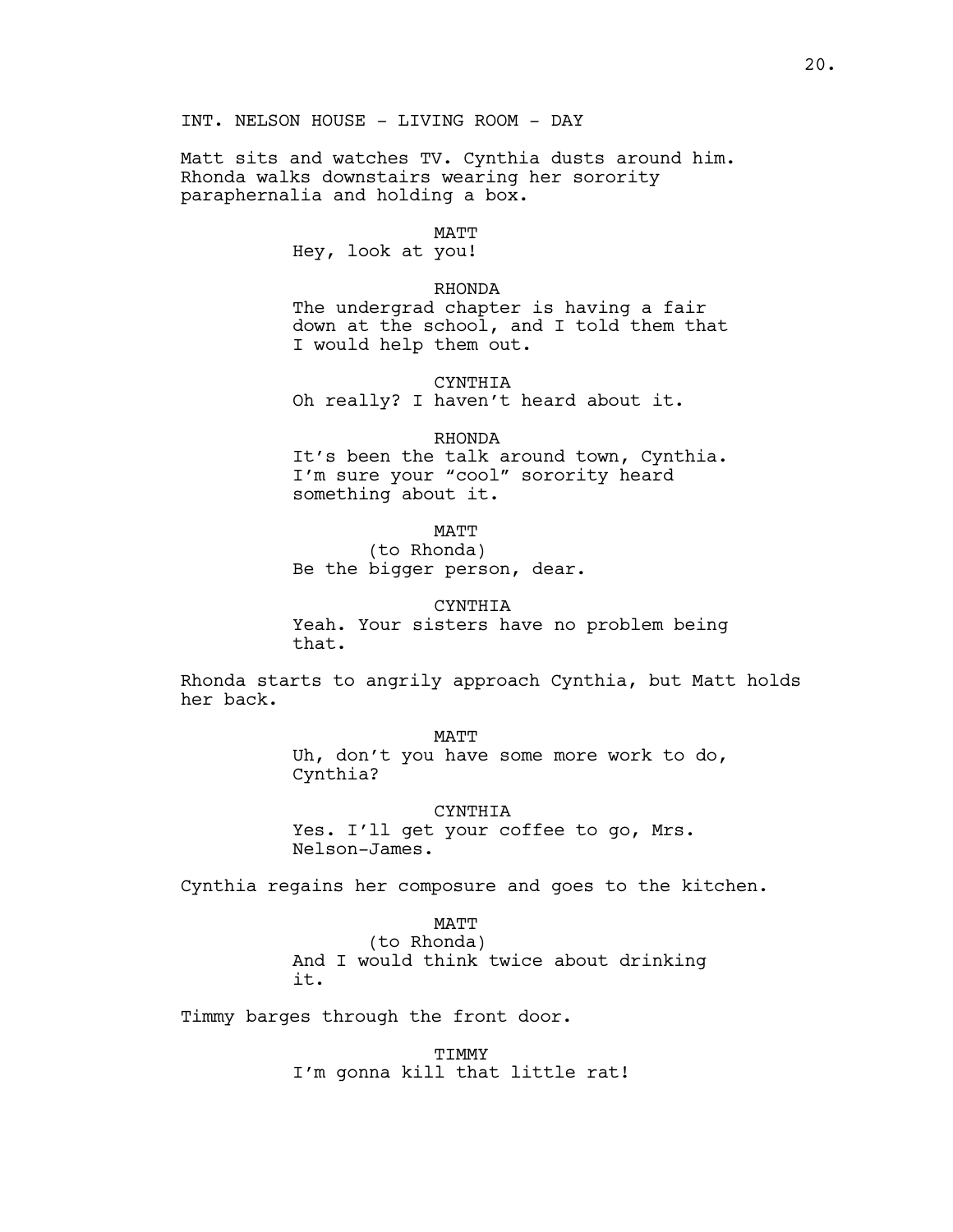MATT Can you narrow it down?

**TTMMY** I let Eric close up a few days ago. So why is there pieces of my wall missing?

MATT I don't know, was it running away from the food?

# TIMMY

Where's Eric?

Billy enters the living room with his bag.

BILLY

He's not here, Timmy, but I'm responsible for the wall. Here's the remains of it.

He hands Timmy the bag.

**TTMMY** 

I don't get it.

BILLY

Don't need it anymore. I was pledging, but I quit. Them Greeks are nothing but stuck-up fools!

Cynthia reenters with a coffee cup, stops and looks at Billy shocked. Matt and Rhonda also stop and look at Billy shocked.

> BILLY (CONT'D) Uh, not all Greeks, just the fraternities.

Matt looks at Billy shocked.

BILLY (CONT'D) Okay, not all fraternities, just Matt's brothers.

MATT

I'm feeling better and better by the minute! What's this all about?

BILLY

It's not for me. They make you do all of this stupid and illegal stuff, and for what? Just so I can call you "brother"?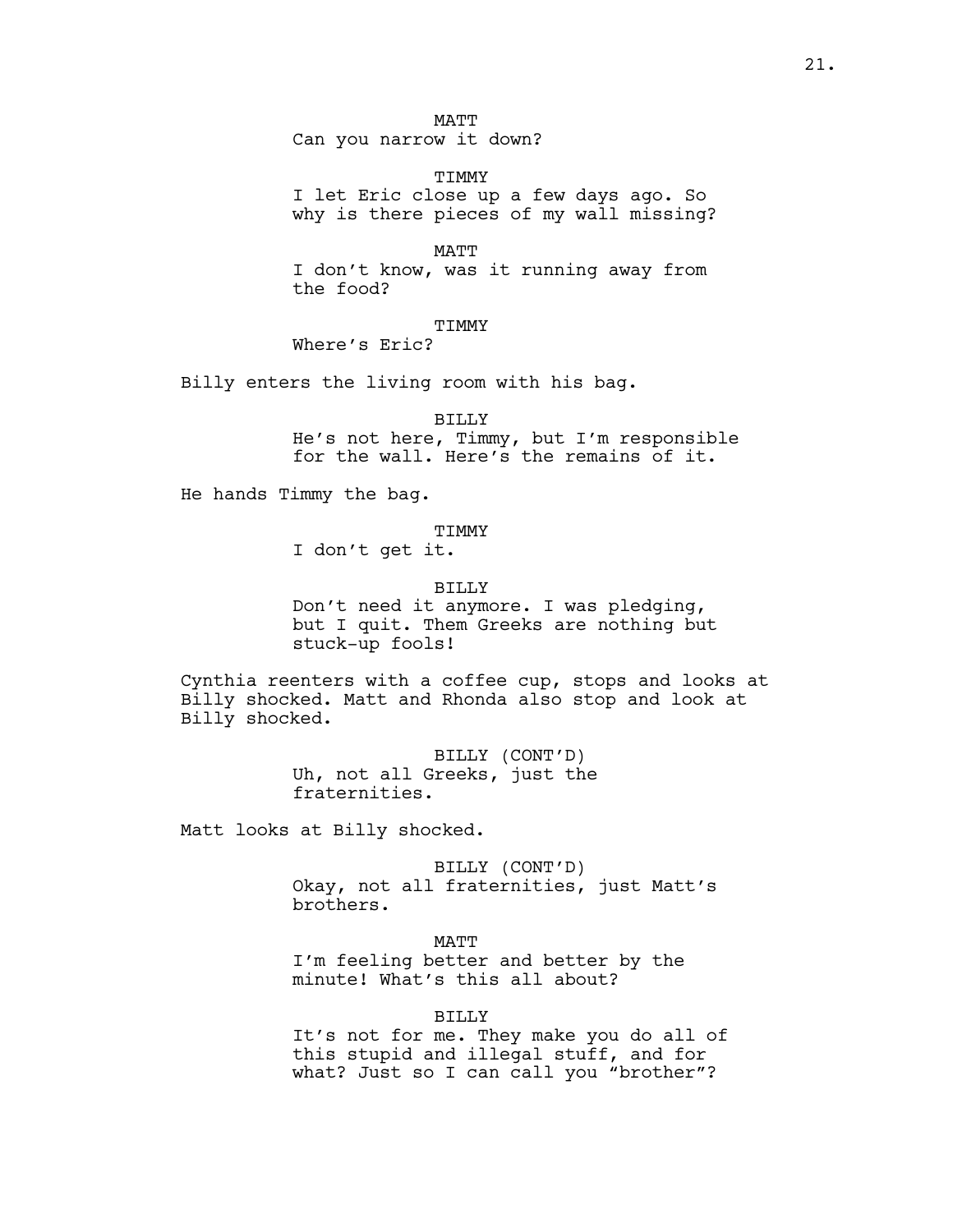### **MATT**

Billy, I'd like to say that all of my brothers have good intentions, but some of them join for different reasons. Some were pledged differently. I may not agree with everything they do, but we are all together for one goal. How does Ron feel?

### BILLY

He still wants to do it. He's too blind to see what's going on!

RHONDA

Maybe this is a journey that he needs to go on by himself.

MATT Yeah, the best you can do is be there for him: line brother, friend, or both.

BILLY Well, I'm heading back to campus. I'll see you guys.

The others tell him goodbye. Billy exits. Matt sighs.

#### RHONDA

(to Matt) Are you gonna be okay, dear?

MATT

Yeah, but it would have been nice to have my son follow in my footsteps.

TIMMY

(to Cynthia) He's broke and unemployed. I think Billy may have dodged a bullet! Ha, ha, ha!

Matt overhears Timmy and mocking laughter with him.

EXT. NELSON HOUSE - FRONT PORCH - SAME

Timmy is tossed out of the house.

# **TIMMY**

AARRGH!

Timmy crashes off screen.

The bag of debris is also tossed out of the house.

SFX: Bag HITTING Timmy off screen.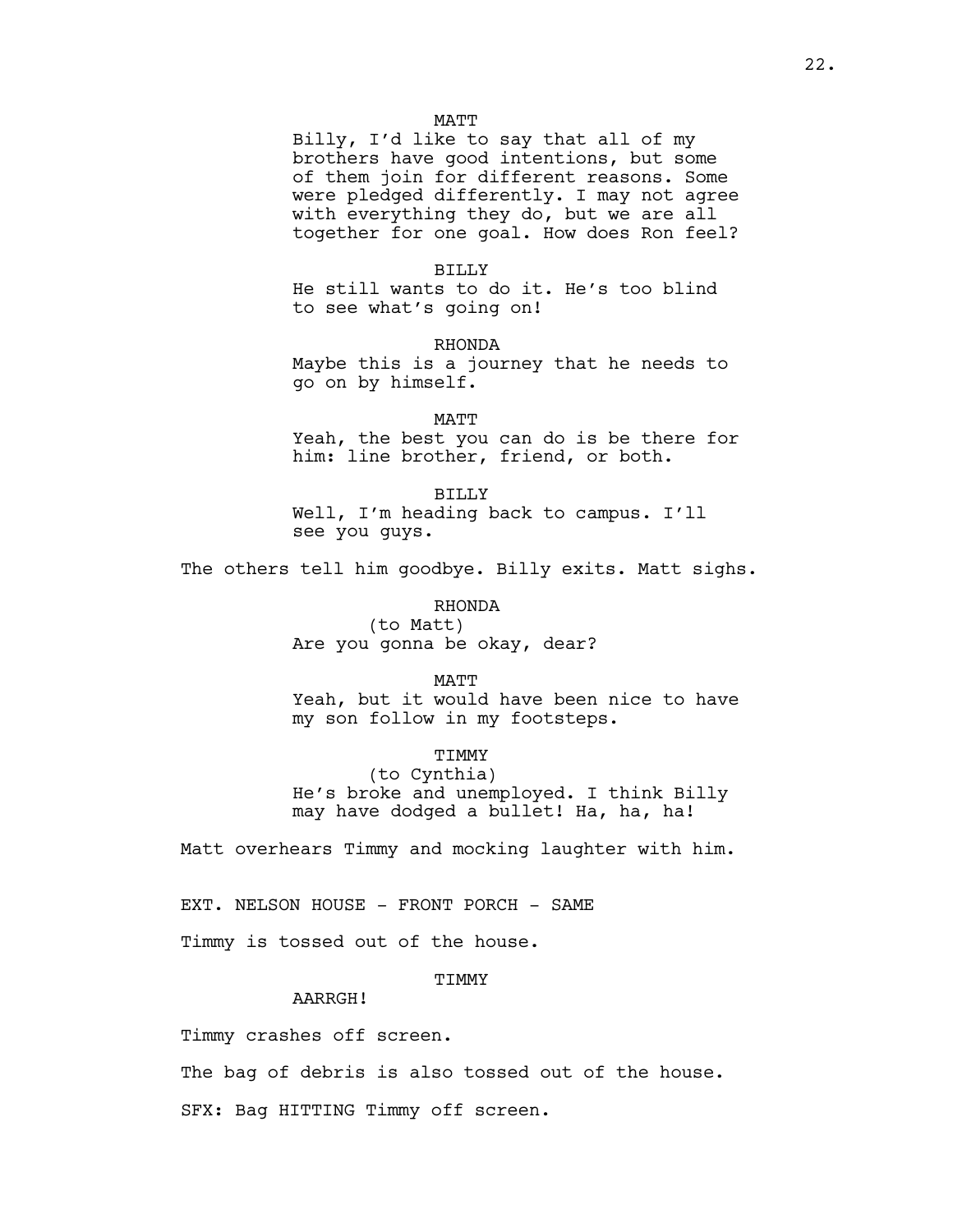Ow!

EXT. CUSTARD STAND - PATIO - DAY

Connie, Frankfurt, and Winston sit at a table in front of some bushes.

> CONNIE All right, there's Dimmey now. You guys wait here and look at the menus.

FRANKFURT Going to discuss wedding plans?

CONNIE Yeah, right. I'm breaking up with him once and for all.

Connie leaves the table.

FRANKFURT Hey, Winston, this isn't a formal affair. What's with the tie?

WINSTON Sometimes a guy wants to look his best.

FRANKFURT Well, let's look at the menus. Hey, they got burgers here, too!

While Frankfurt's head is in the menu, some hands reach out of the bushes and snatch Winston away.

> FRANKFURT (CONT'D) I gotta have cheese on it. And maybe some fried onions. Should I add bacon? It's kinda risky. What do you think, Winston? You're kinda quiet there. Winston?

Frankfurt looks up to see an empty seat.

FRANKFURT (CONT'D)

Okay.

Connie meets Dimmey at the cash register holding some custard.

> DIMMEY Okay, honey, I got us some ice cream.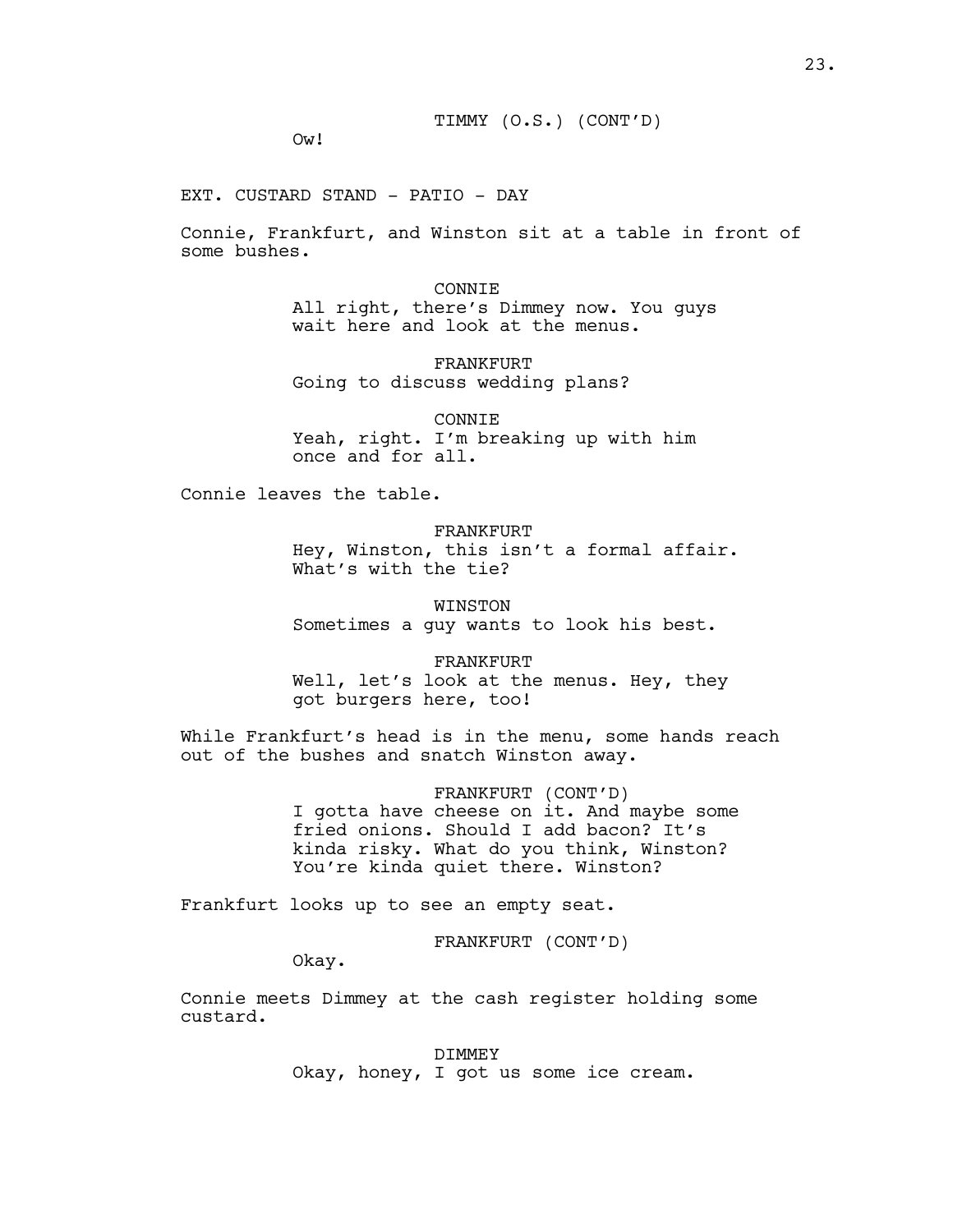# CONNIE

"Custard".

DIMMEY Yeah, yeah. What did you want to talk about?

Connie looks at Frankfurt hurriedly waving to her from their table.

> CONNIE Uh, I gotta go!

Connie runs away from Dimmey.

DIMMEY But Connie, you invited--

Connie runs to the table.

**CONNIE** 

Where's Winston?

FRANKFURT I don't know. One minute, we were reading the menus, and the next, he's gone!

SFX: A car PULLING OFF.

FRANKFURT (CONT'D) In an unrelated event, where is that car speeding off to?

CONNIE Maybe we should follow them to find out!

FRANKFURT Yeah! Maybe they saw where Winston went!

Connie and Frankfurt both run away.

EXT. COMMUNITY COLLEGE - DAY

Rhonda stands with her undergraduate sorority SISTERS, most of who are big-boned, at a booth decorated with their sorority paraphernalia. One of the sisters has her hand in a candy jar.

> RHONDA (to a sister) Hey, stop eating all of the chocolate!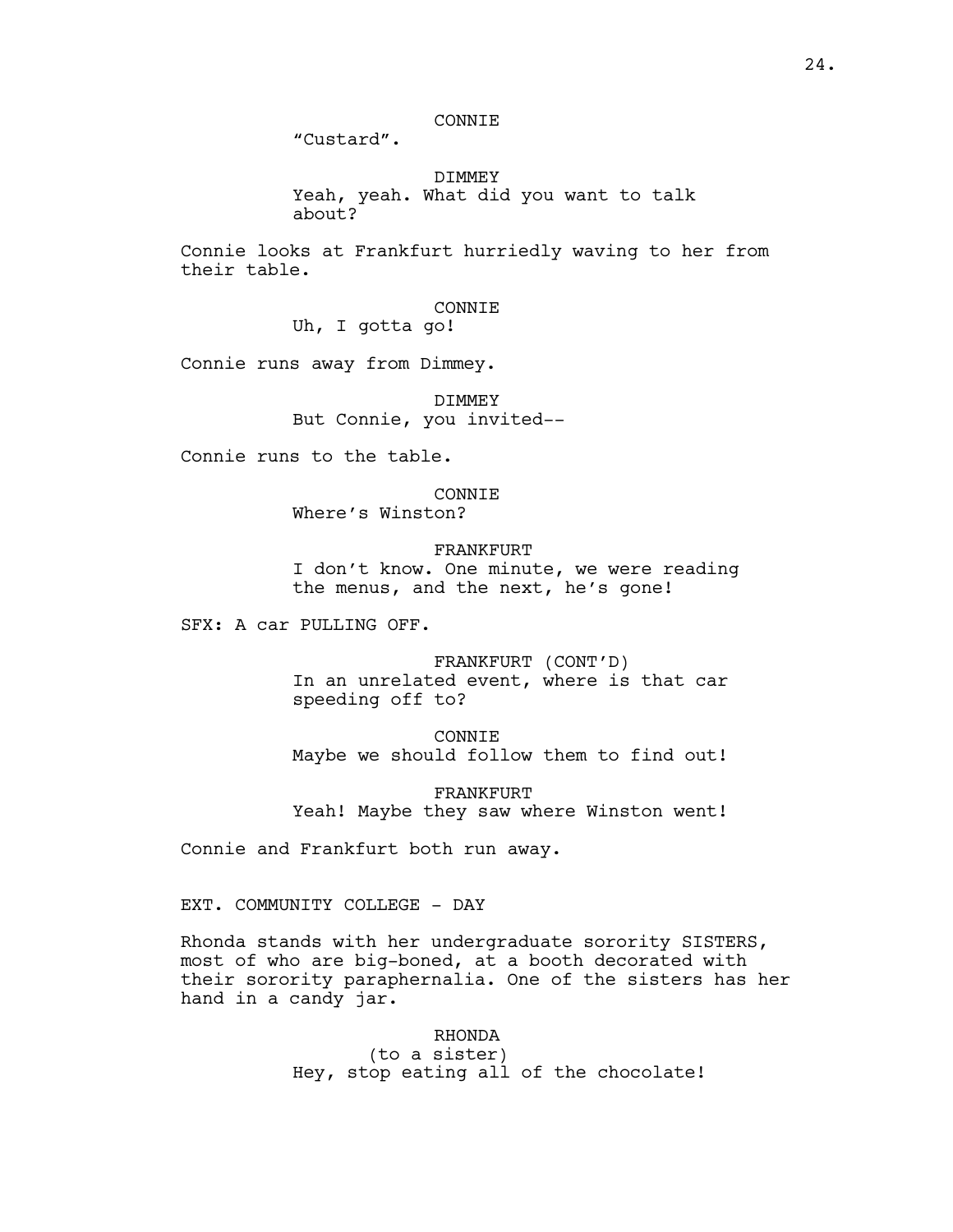SISTER #1 The sun is gonna melt them. I'm saving it.

Cynthia, wearing an abundance of her sorority gear and makeup to match her sorority colors, walks by.

#### RHONDA

Cynthia, what are you doing here?

### CYNTHIA

Going to set up a booth here for my sorority. Helping them meet their quota. Gotta rep the orange and gold!

RHONDA (pointing to a color on Cynthia's jacket) But that's yellow.

#### CYNTHIA

It's gold! (calling out) Hey, girls, come learn about Phi Phi Xi!

RHONDA

(calling out as well) Hey, ladies, come kick it with the sophisticated ladies of Theta Theta Pi!

CYNTHIA We're sophisticated, too, and we throw the best parties!

RHONDA So do we! Watch me stroll!

Rhonda starts a stroll and calls out her Greek letters.

CYNTHIA Well, we got the stepping down pat!

Cynthia struggles through a step.

CYNTHIA (CONT'D) It's been a minute, but you get it.

RHONDA Oh, that's nothing! Look at this!

Cynthia and Rhonda square off, switching between chants, strolls, and steps.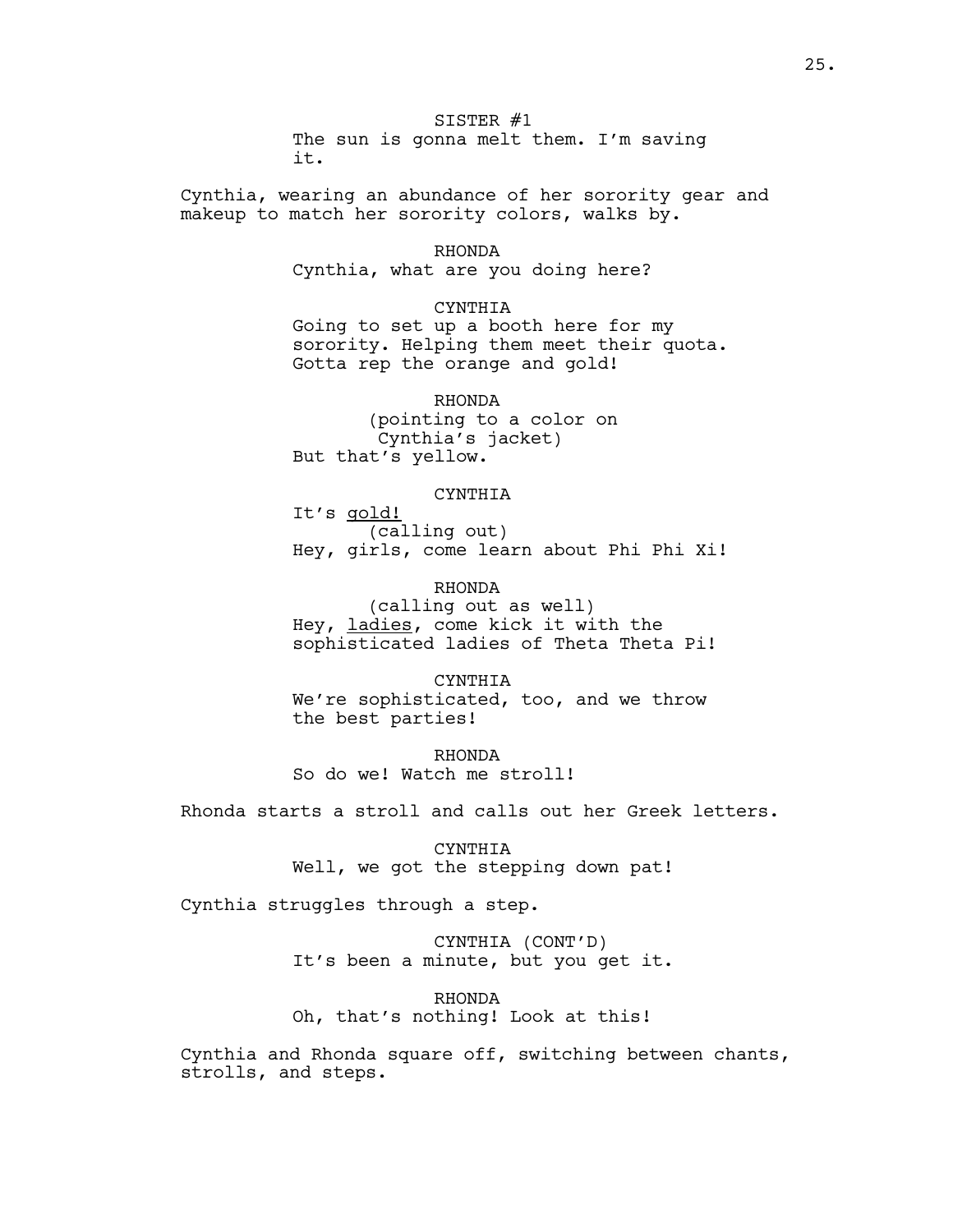# SISTER #2 (to Rhonda)

Uh, we gotta go...to someplace different entirely. Come on, girls.

The undergraduate ladies quickly pack up their things and jet.

### RHONDA

(calling out after them) Hey, wait!

CYNTHIA Hmmph. They obviously can't hang.

# RHONDA

I know, right?

EXT. PARK - EVENING

Connie and Frankfurt walk behind some bushes.

CONNIE Do you see Winston yet?

FRANKFURT No. This is where the car pulled up, right?

CONNIE Yeah. Hey, look at all of those animals over there. We must be at a zoo!

From a distance are a group of various animals seated in chairs facing a stage. WHISKERS, a mouse wearing a brown jacket, stands on top of a podium and speaks into the mic.

### WHISKERS

Our first order of business: Brother Fido the Dog, is still missing. He hasn't eaten yet, so if anyone finds him, it would be great.

The audience of animals roars with laughter.

WHISKERS (CONT'D) (laughing, then stops) Okay, okay. The moment you all have been waiting for. Brothers, introducing the newest members of the Woodland Creatures Brotherhood Society!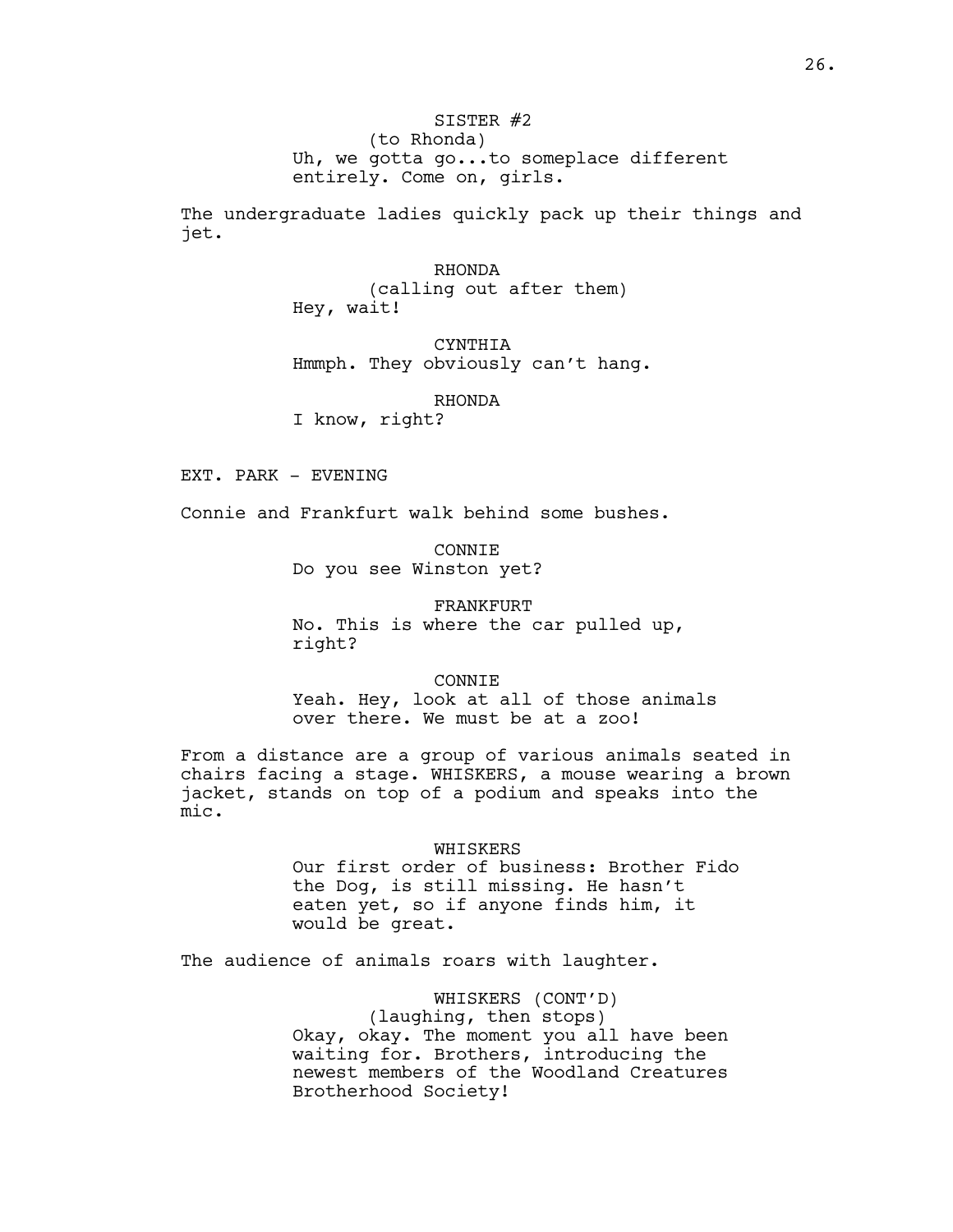A group of animals, all wearing ties, walk onto the stage. Winston is among them. The audience cheers.

> CONNIE What the heck is this?

> FRANKFURT Winston was pledging!

Winston approaches Connie and Frankfurt.

WINSTON

Yep! WCBS, baby!

CONNIE

So that's why you were acting stranger than usual.

WINSTON Excuse me, but I gotta get back to the celebration! Don't wait up!

Winston crawls away.

**CONNIE** (calling out to Winston)

Alright, make sure you call an Uber!

FRANKFURT I've always wanted to get into that club. (sniffles) I'm so proud of him!

Connie hugs and consoles Frankfurt.

CONNIE Yeah. I wonder if he can get us some State Fair tickets.

EXT. COLLEGE HALLWAY - NIGHT

Billy and Ron arrive at a door to a classroom.

BILLY Look, Ron, there's no one here! Are you sure this is the place?

RON Yeah, this is where the Big Brothers said they would meet us!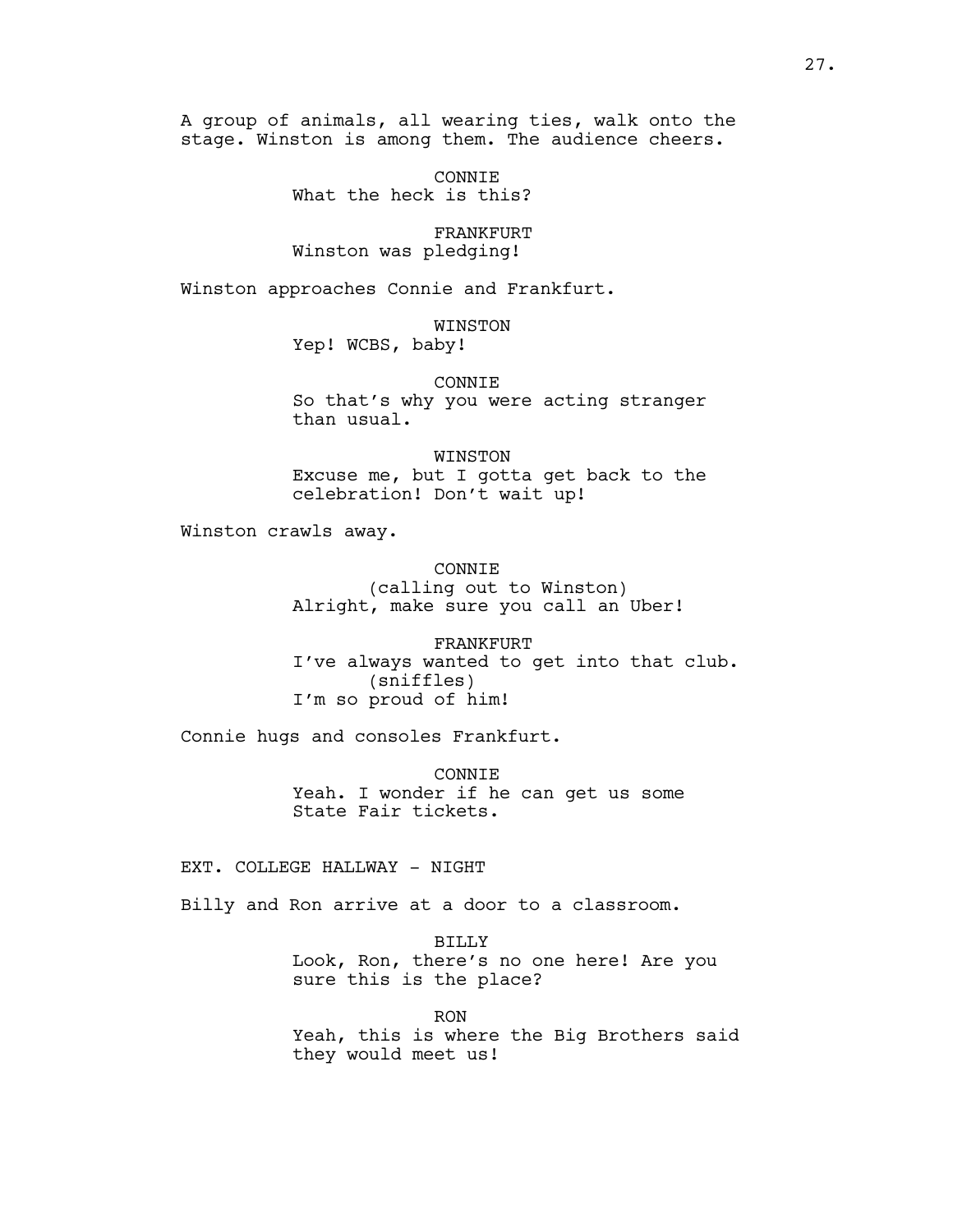BILLY No, there's no "us"! I'm just here to turn in my things!

Ron knocks on the door twice, then waits a few seconds. He quietly opens the door, look inside, then closes it.

RON

I don't get it. The Dean said that lots of people would be here for us. Maybe we should wait.

BILLY Another game? Give it up, they're not coming!

RON No, man! They wouldn't lie! Brothers are supposed to be there for each other.

BILLY But you're not a Brother! And where are they right now? I'm your friend, and I'm here!

Ron stops to think.

RON

Well, I never really wanted to pledge, anyway. I only did it because my dad did.

BILLY I'm sure your dad will love you either way.

RON Yeah. He's dead, but point taken. Let's go home.

As Billy and Ron start to walk, Martin approaches them.

MARTIN There you are, Rodents!

BILLY

"Ex-Rodents"!

RON

Sorry, Dean Big Brother Green n' Nice, it's been real, but this life ain't for us.

MARTIN

Are you sure?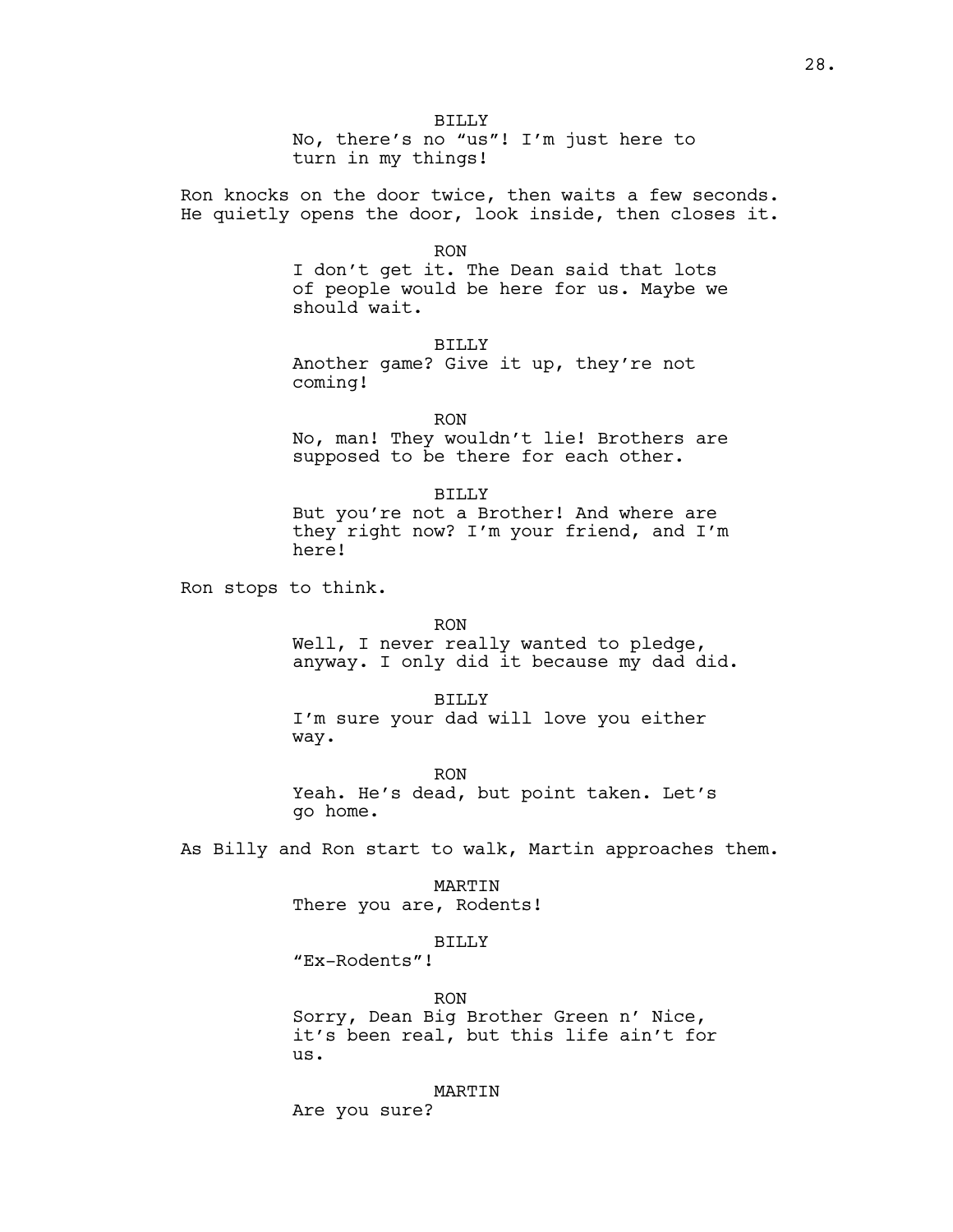RON

# Yeah. See ya around campus.

Billy gives his pile of clothes to Martin and walks away with Ron. Martin walks to the other side of the hallway where another classroom is. He opens the door. A large CROWD erupts.

#### CROWD

# Surprise!!

In the room is a banner that reads, "WELCOME TO THE FRAT, BILLY AND RON". There are other decorations around the room.

> MARTIN Forget it, guys. They dropped.

The crowd moans.

FELIX Frat, how can we elect you as President if you can't even hold a line together?

MARTIN It ain't my fault!

# FELIX

Whatever, Martin. Everybody, let's pack up. I better call Honorary Brother Jay-Z and tell him to turn back around.

Officer Townsend, in her sorority outfit instead of her police uniform, approaches them.

> OFFICER TOWNSEND But we can still have cake, right?

> > FELIX

(rolling his eyes) Go ahead.

OFFICER TOWNSEND (yelling) You heard him, sisters! Get out your Tupperware!

INT. TIMMY'S PLACE - DAY

Eric sits at a table and eats. Rhonda and Cynthia race to him.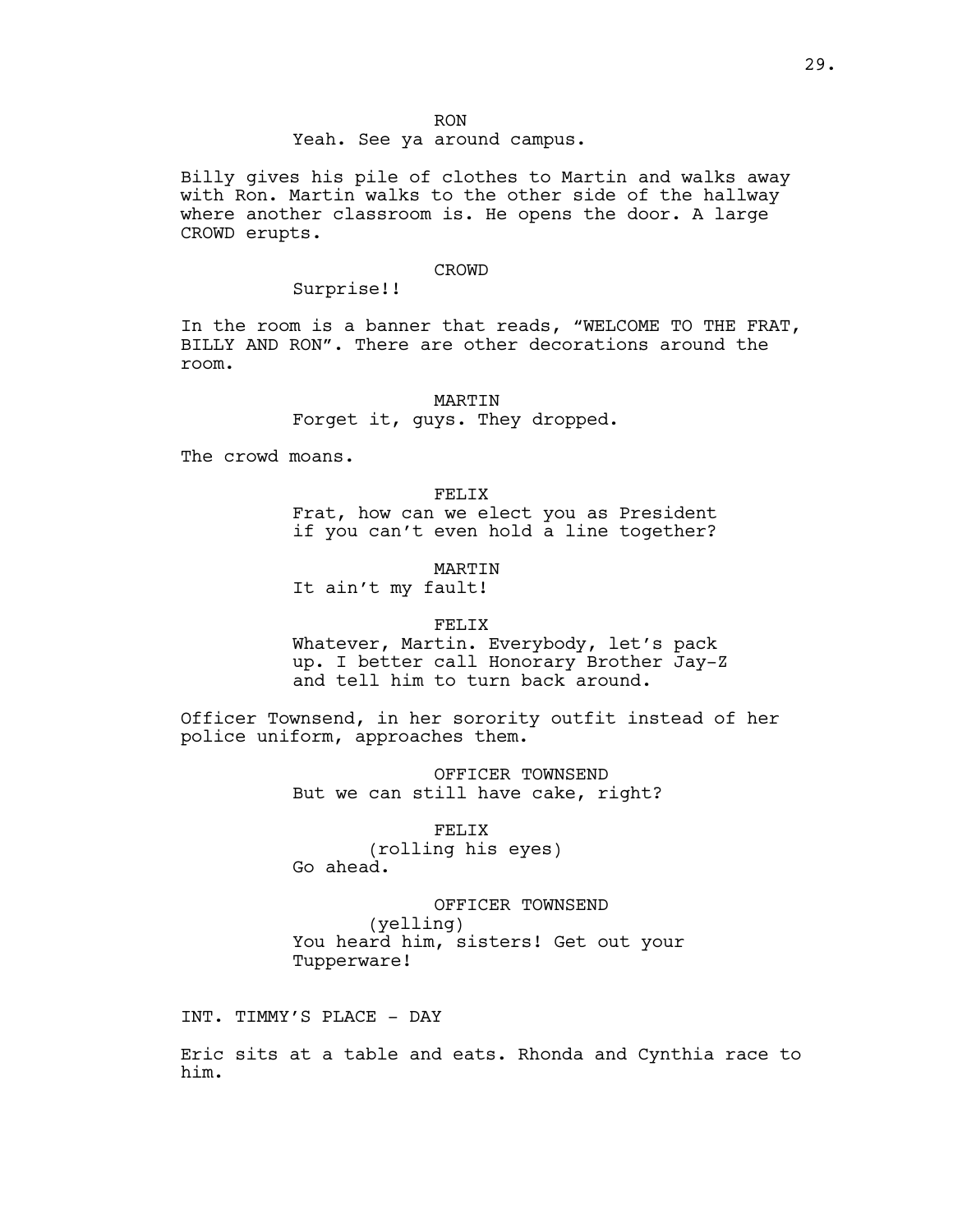RHONDA Eric, my favorite son, which sorority would you pledge?

CYNTHIA Phi Phi Xi or Theta Theta Pi?

Eric stares at them.

# RHONDA

Well?

ERIC Uh, neither, because I'm still in high school, and I'm a guy?

Rhonda pulls Cynthia aside.

RHONDA I think we've gone crazy over this.

CYNTHIA Let's stop this fighting and work together. Us Greeks are supposed to be showing unity.

RHONDA You're right. Excuse me a minute.

Rhonda walks, then walks swiftly to another table where GINA, wearing her cheerleader uniform, sits. Cynthia follows Rhonda and tries to push her away.

> RHONDA (CONT'D) Hey, Gina, how you doin'?

CYNTHIA Have you thought about pledging a sorority?

Gina gives a sigh, then rolls up her sleeve. She shows Rhonda and Cynthia a symbol on her forearm.

Rhonda and Cynthia look at each other and gasp. Then they fall to their knees.

> RHONDA We apologize, Your Dopeness.

GINA Now, what did you want to say to me? I was just about to order my lunch.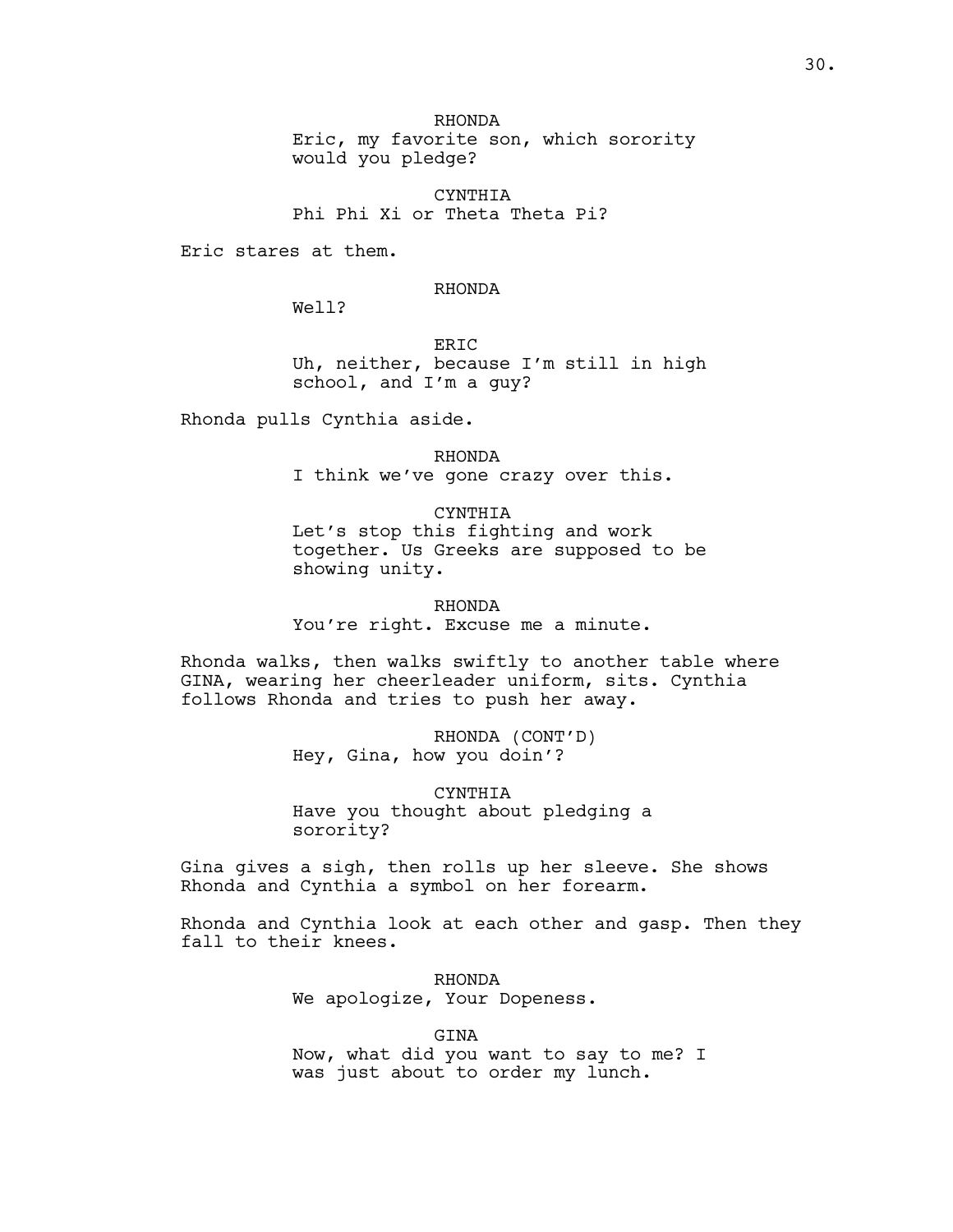**CYNTHIA** Ma'am, nothing, ma'am! Enjoy your meal! Permission to stand up?

GINA Granted. You're dismissed.

Rhonda and Cynthia stand up, do an about-face, and run away. Eric approaches Gina.

> ERIC Wow, what organization are you part of?

GINA Wouldn't you like to know!

ERIC

Yeah, I do.

GINA Well, I can't tell you.

ERIC I figured that.

GINA Do you really wanna know?

ERIC Not anymore, really.

GINA Do you want a hint?

ERIC I no longer care.

Eric walks away. Gina follows him.

GINA Well, I can't tell you!

# ERIC

Fantastic.

They leave the scene.

GINA (O.S.) Okay, I'll tell you, but you can't tell anyone else.